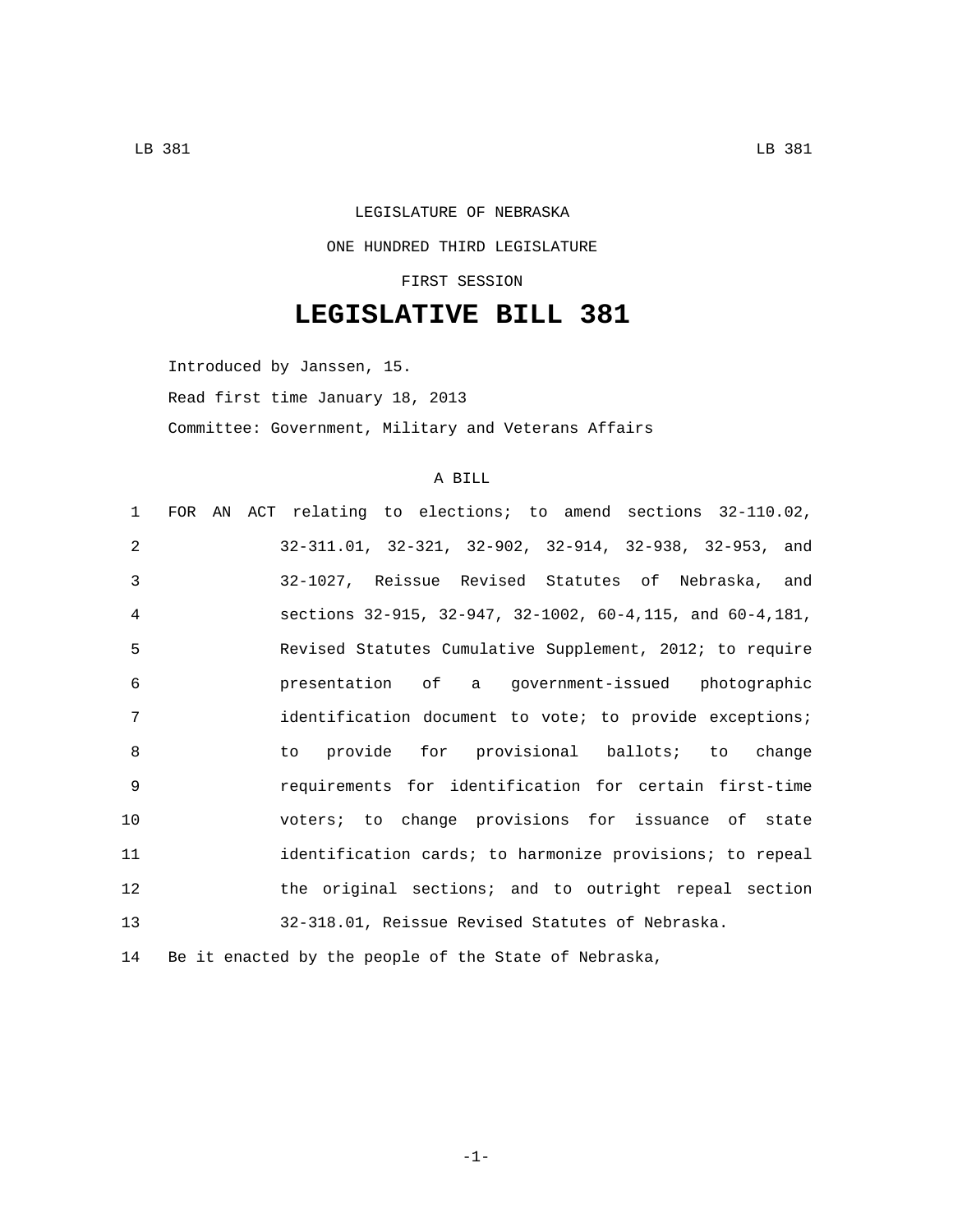| 1           | Section 1. Section 32-110.02, Reissue Revised Statutes of             |
|-------------|-----------------------------------------------------------------------|
| 2           | Nebraska, is amended to read:                                         |
| 3           | 32-110.02 Government document means an identification                 |
| 4           | document or other document issued by a federal, state, or local       |
| 5           | government agency that includes the name and address of the voter as  |
| 6           | they appear on his or her voter registration application, including   |
| 7           | those documents that acknowledge the person's civil or legal status   |
| 8           | or entitlement to a government service or program. Government-issued  |
| $\mathsf 9$ | photographic identification means:                                    |
| 10          | (1) A motor vehicle operator's license or state                       |
| 11          | identification card issued under the Motor Vehicle Operator's License |
| 12          | Act which is current and valid at the time it is presented or which   |
| 13          | was current and valid on the date of the most recent general          |
| 14          | election;                                                             |
| 15          | (2) A document issued by the United States which shows:               |
| 16          | (a) The name of the individual to whom the document was               |
| 17          | issued and the name conforms to the name in the voter's voter         |
| 18          | registration record;                                                  |
| 19          | (b) A photograph of the individual to whom the document               |
| 20          | was issued; and                                                       |
| 21          | (c) An expiration date which is not passed or which                   |
| 22          | passed after the date of the most recent general election; or         |
| 23          | (3) Any other document which:                                         |
| 24          | (a) Is issued by a government entity;                                 |
| 25          | (b) Has a photograph of the individual to whom the                    |

-2-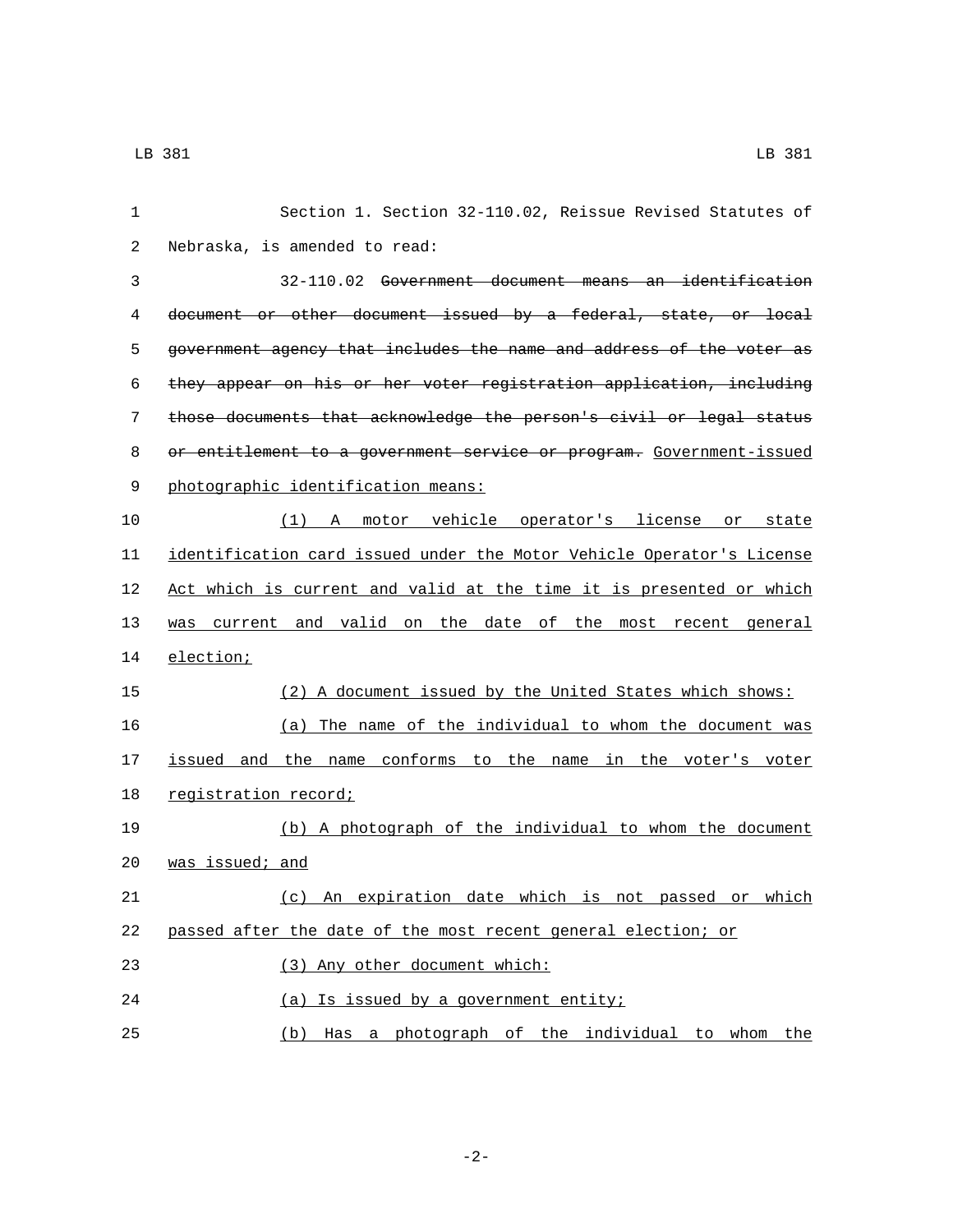| $\mathbf{1}$   | document was issued; and                                              |
|----------------|-----------------------------------------------------------------------|
| 2              | (c) Is approved pursuant to rules and regulations adopted             |
| $\mathsf{3}$   | and promulgated by the Secretary of State.                            |
| $\overline{4}$ | Sec. 2. Section 32-311.01, Reissue Revised Statutes of                |
| 5              | Nebraska, is amended to read:                                         |
| 6              | 32-311.01 (1) The Secretary of State shall prescribe and              |
| 7              | distribute a registration application which may be used statewide to  |
| 8              | register to vote and update voter registration records. An applicant  |
| 9              | may use the application to register to vote or to update his or her   |
| 10             | voter registration record with changes in his or her personal         |
| 11             | information or other information related to his or her eligibility to |
| 12             | vote. An applicant may submit the application in person, through a    |
| 13             | personal messenger or personal agent, or by mail. Every election      |
| 14             | commissioner or county clerk shall accept such an application for     |
| 15             | registration. If an applicant who is eligible to register to vote     |
| 16             | submits the application in person at the office of the election       |
| 17             | commissioner or county clerk, the information from the application    |
| 18             | shall be entered into the voter registration register in the presence |
| 19             | of the applicant if possible.                                         |
| 20             | (2) The application shall contain substantially all the               |
|                |                                                                       |

 information provided in section 32-312 and the following 22 informational statements:

 (a) An applicant who is unable to sign his or her name may affix his or her mark next to his or her name written on the 25 signature line by some other person;

-3-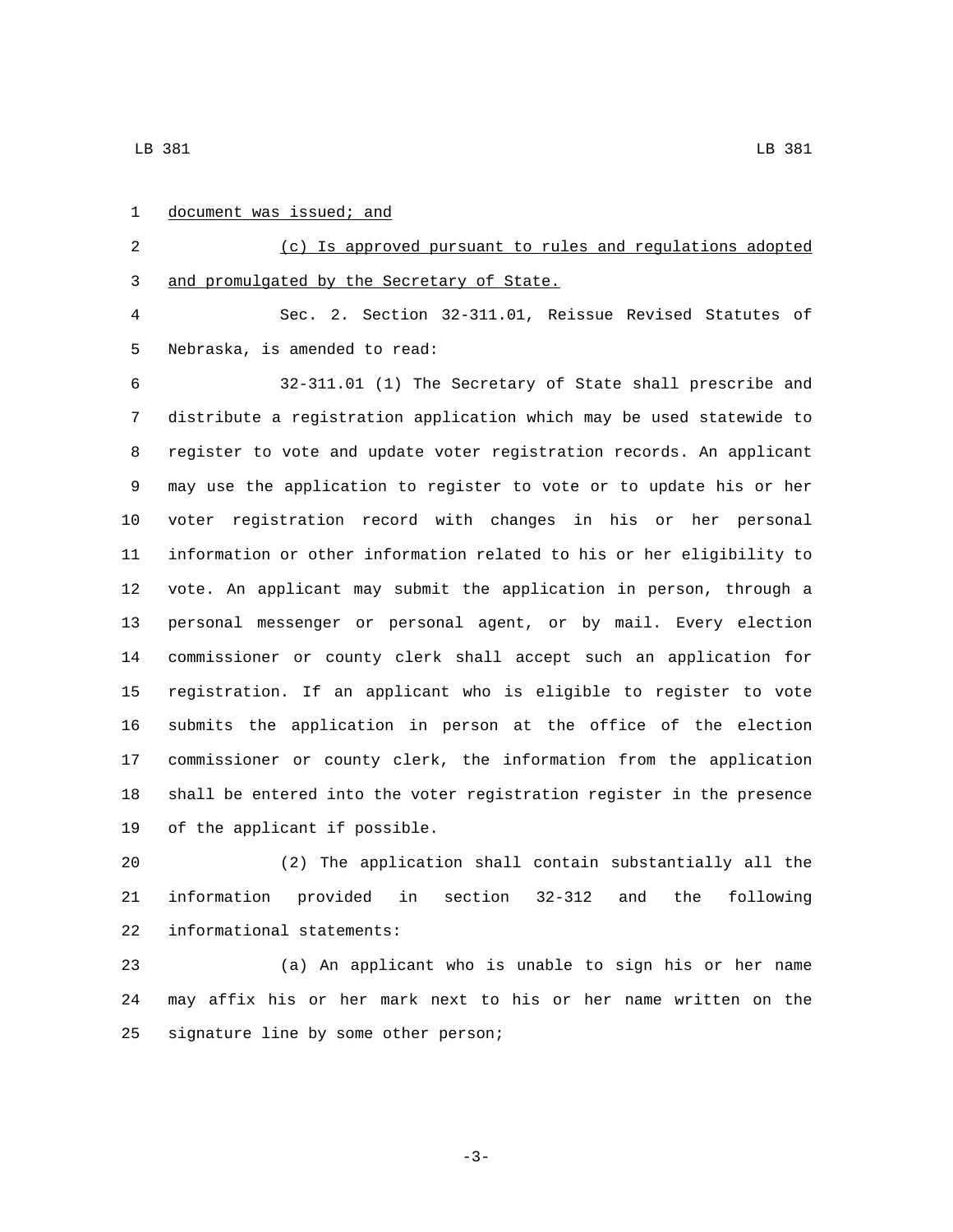(b) If the application is submitted by mail and the applicant is registering in the state for the first time and has not previously voted within the state, the applicant must submit with the 4 application a copy of a photo identification which is current and 5 valid or a copy of a utility bill, bank statement, government check, paycheck, or other government document that is current and that shows the name and address of the applicant as they appear on the application government-issued photographic identification in order to avoid additional identification requirements when voting for the 10 first time if the voter votes early; (c) An applicant may deliver the application to the office of the election commissioner or county clerk in person, through a personal messenger or personal agent, or by mail; (d) To vote at the polling place on election day, the 15 completed application must be: (i) Delivered by the applicant in person to the office of the election commissioner or county clerk on or before the deadline 18 prescribed in section 32-302; (ii) Delivered by the applicant's personal messenger or personal agent to the office of the election commissioner or county clerk on or before the third Friday before the election; or (iii) Postmarked on or before the third Friday before the election if the application is submitted by mail; and (e) The election commissioner or county clerk will, upon receipt of the application for registration, send an acknowledgment

-4-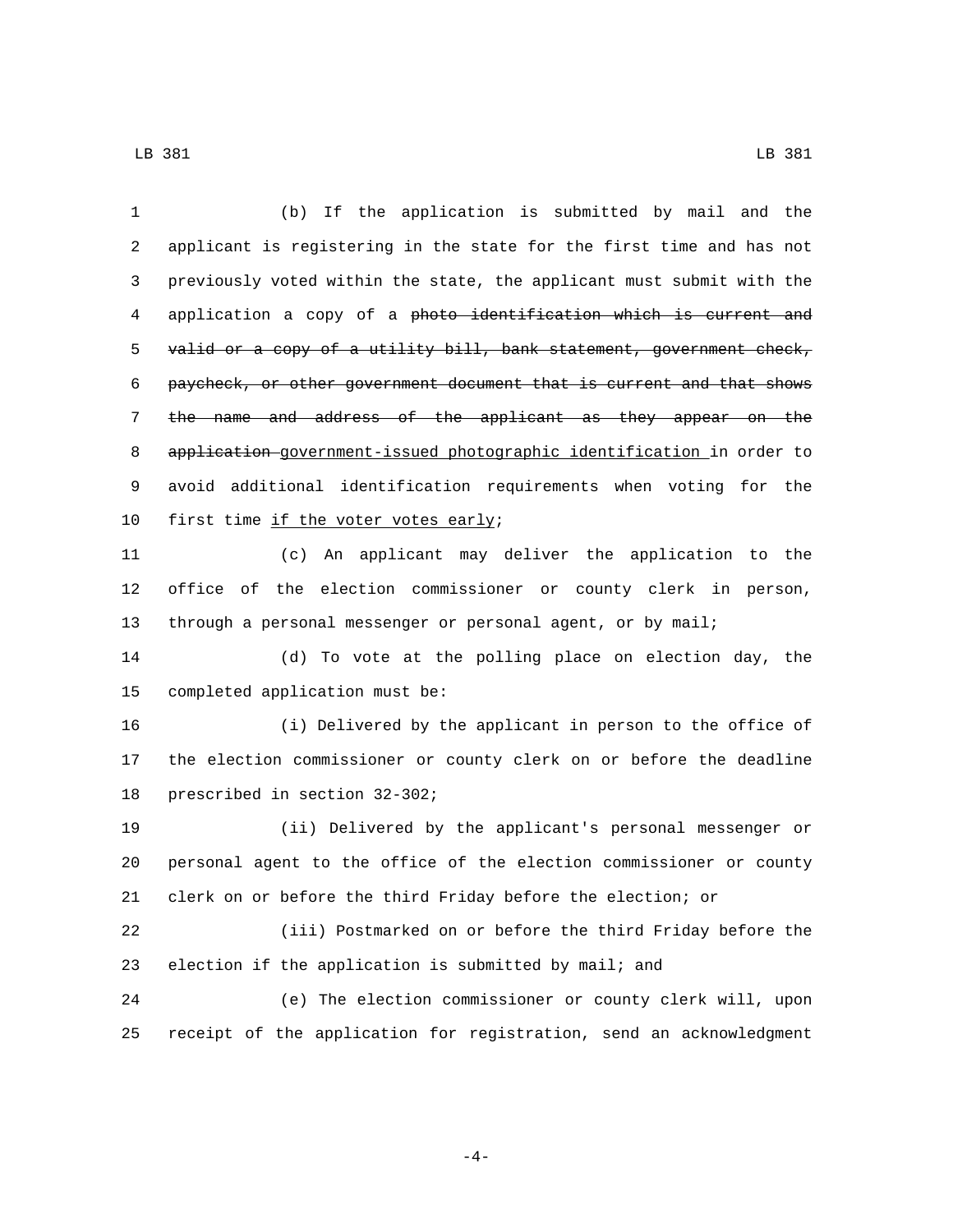of registration to the applicant indicating whether the application 2 is proper or not.

 Sec. 3. Section 32-321, Reissue Revised Statutes of Nebraska, is amended to read:4

 32-321 (1) Any elector may request a voter registration application from the office of the Secretary of State or the election commissioner or county clerk. The Secretary of State and the election commissioner or county clerk shall make registration applications prescribed by the Secretary of State available and may place the applications in public places. The Secretary of State and the election commissioner or county clerk may require that all unused applications be returned to his or her office and may place reasonable limits on the amount of applications requested.

 (2) If an elector returns the completed application to the office of the Secretary of State, the office shall deliver the application to the election commissioner or county clerk of the county in which the elector resides not later than ten days after receipt by the office, except that if the application is returned to the office within five days prior to the third Friday preceding any election, it shall be delivered not later than five days after the date it is returned. The deadline for returning a completed application to the office of the Secretary of State is the close of business on the third Friday preceding an election to be registered to vote at such election. A registration application received after the deadline shall not be processed by the election commissioner or

-5-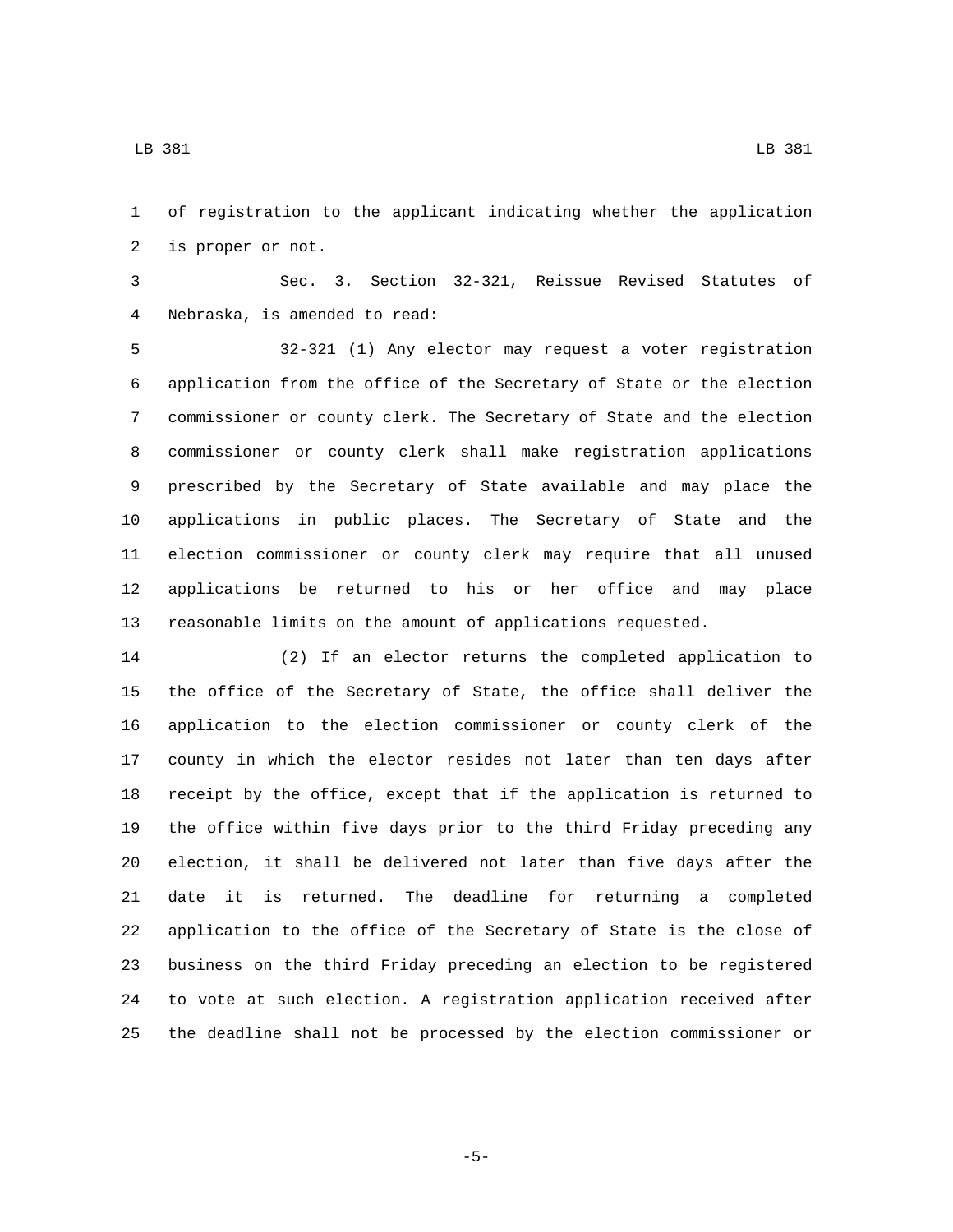county clerk until after the election. The office of the Secretary of State shall be a designated voter registration agency for purposes of section 7 of the National Voter Registration Act of 1993, 42 U.S.C. 1973gg-5, as such section existed on March 11, 2008. (3) If an elector mails the registration application to the election commissioner or county clerk:6 (a)(i) The application shall be postmarked on or before 8 the third Friday before the next election; or (ii) The application shall be received not later than the second Tuesday before the next election if the postmark is 11 unreadable; and (b) The application shall be processed by the election office as a proper registration for the voter to be entitled to vote 14 on the day of the next election. (4) If the registration application arrives after the registration deadline, the application shall not be processed until after the election. Written notice shall be given to any applicant whose registration application failed to meet the registration deadline or was found to be incorrect or incomplete and shall state the specific reason for rejection. If the application is incomplete, the election commissioner or county clerk shall notify the applicant of the failure to provide the required information, including failure to provide government-issued photographic identification if required, 24 and provide the applicant with the opportunity to submit an such identification document as described in section 32-318.01 prior to

-6-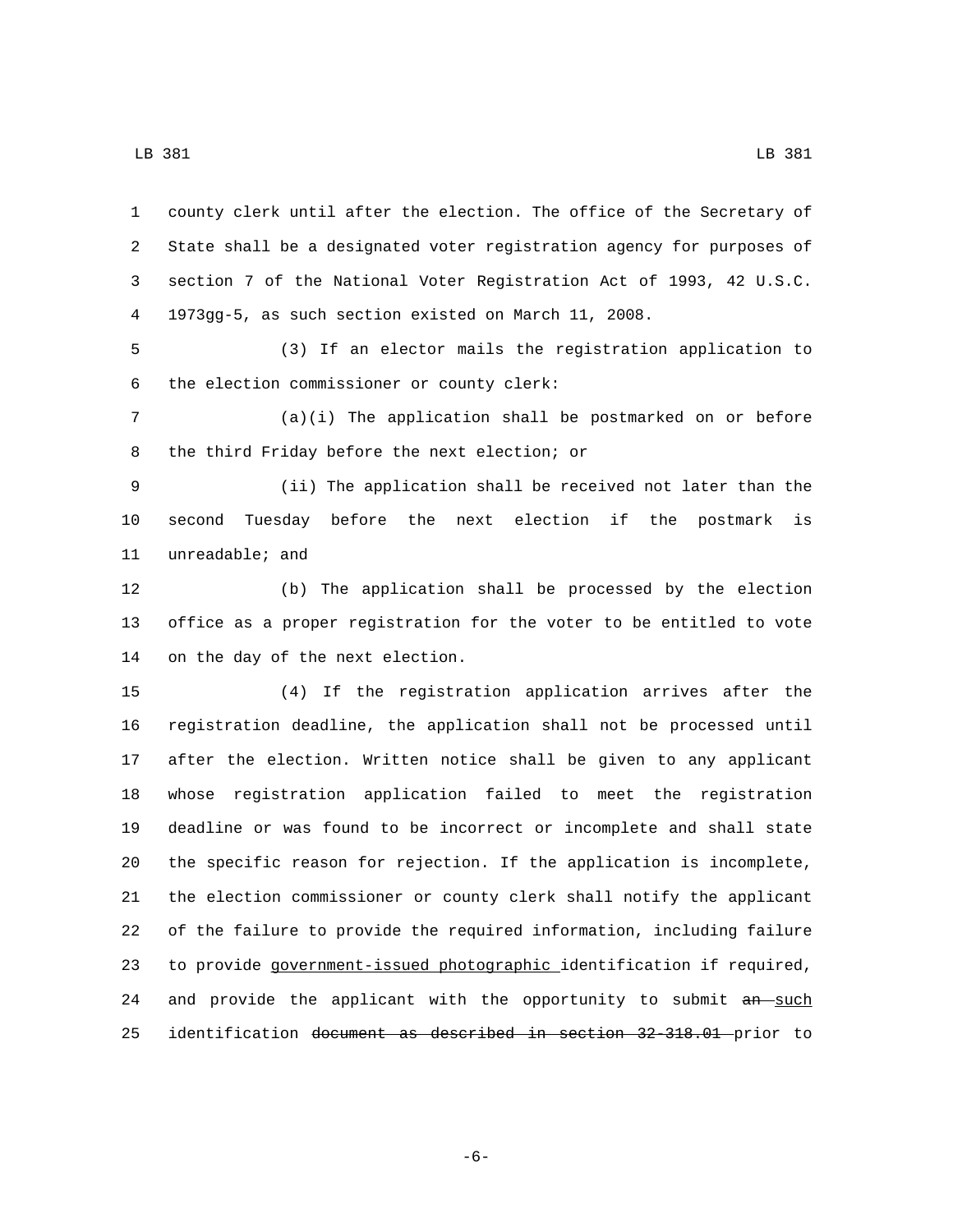the deadline for voter registration or to complete and submit a corrected registration application in a timely manner to allow for the proper registration of the applicant prior to the next election. All postage costs related to returning registration applications to the election commissioner or county clerk shall be paid by the registrant.6

 Sec. 4. Section 32-902, Reissue Revised Statutes of 8 Nebraska, is amended to read:

 32-902 (1) The election commissioner or county clerk shall cause instructions for the guidance of registered voters in preparing their ballots to be printed in large, clear type on cards in English. He or she shall furnish at least five such cards to each polling place in each precinct at the same time and in the same manner as the printed ballots. The judges or clerks of election shall post such cards in each voting booth on the day of election. The card shall contain full instructions on preparing and casting ballots, including how to cast a write-in vote. The form and contents of the cards shall be approved by the Secretary of State.

 (2) The election commissioner or county clerk shall cause voting information to be posted in each polling place on the day of election. The voting information shall include the following information as approved by the Secretary of State:

 (a) Information regarding the date of the election and the hours during which polling places will be open;

(b) Instructions for voters who registered to vote by

-7-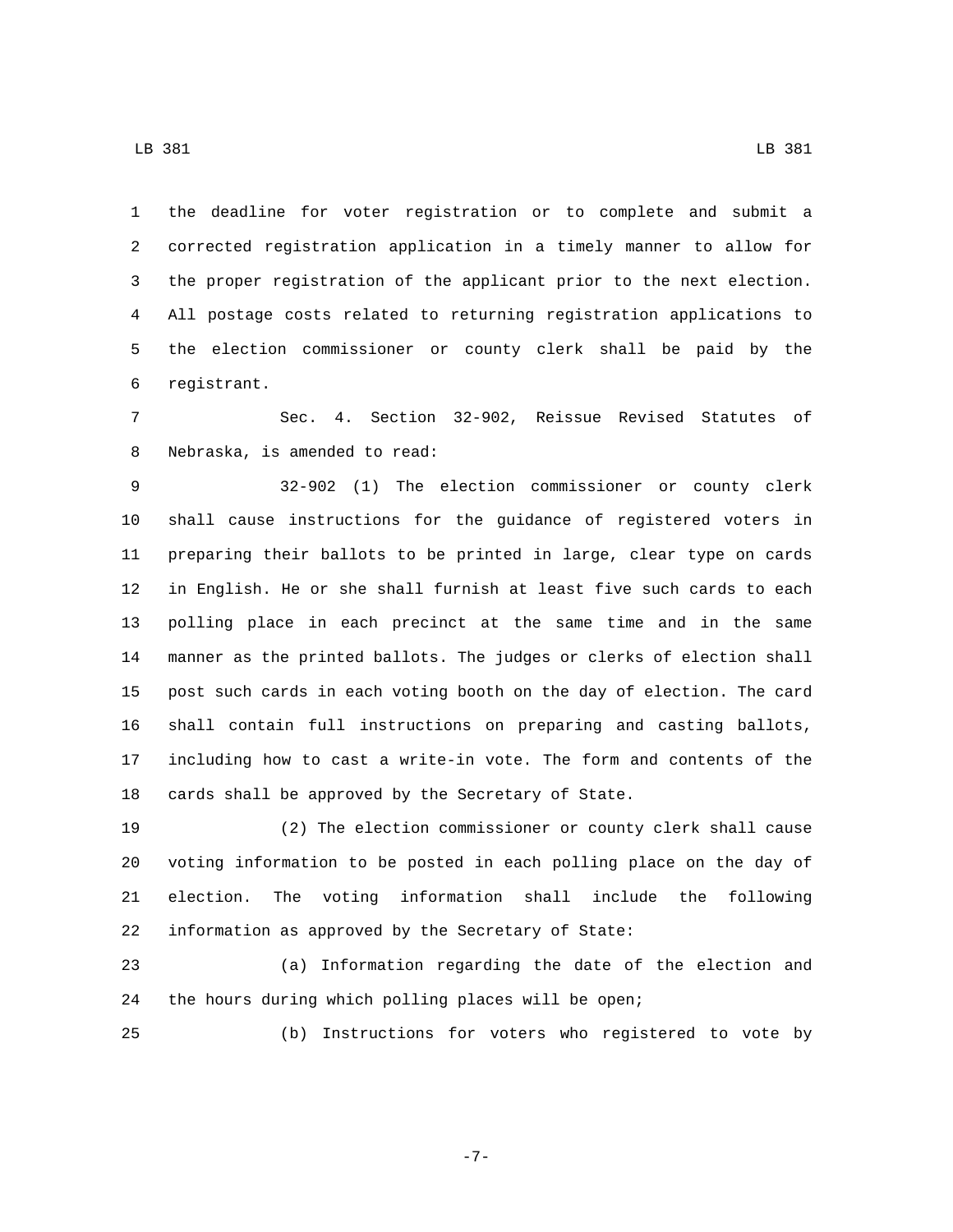mail and first-time voters and for voters to present identification 2 or vote a provisional ballot; (c) General information on voting rights under applicable federal and state laws, including information on the right of an individual to cast a provisional ballot and instructions on how to contact the appropriate officials if these rights are alleged to have 7 been violated; and (d) General information on federal and state laws regarding prohibitions on acts of fraud and misrepresentation. Sec. 5. Section 32-914, Reissue Revised Statutes of 11 Nebraska, is amended to read: 32-914 (1) Official ballots shall be used at all elections. No person shall receive a ballot or be entitled to vote unless and until he or she is registered as a voter except as provided in section 32-914.01, 32-914.02, 32-915, 32-915.01, or 16 32-936. (2) Except as otherwise specifically provided, no ballot shall be handed to any voter at any election until: (a) He or she announces his or her name and address to 20 the clerk of election; (b) The clerk has found that he or she is a registered voter at the address as shown by the precinct list of registered voters unless otherwise entitled to vote in the precinct under section 32-328, 32-914.01, 32-914.02, 32-915, or 32-915.01; (c) The voter has presented a government-issued

-8-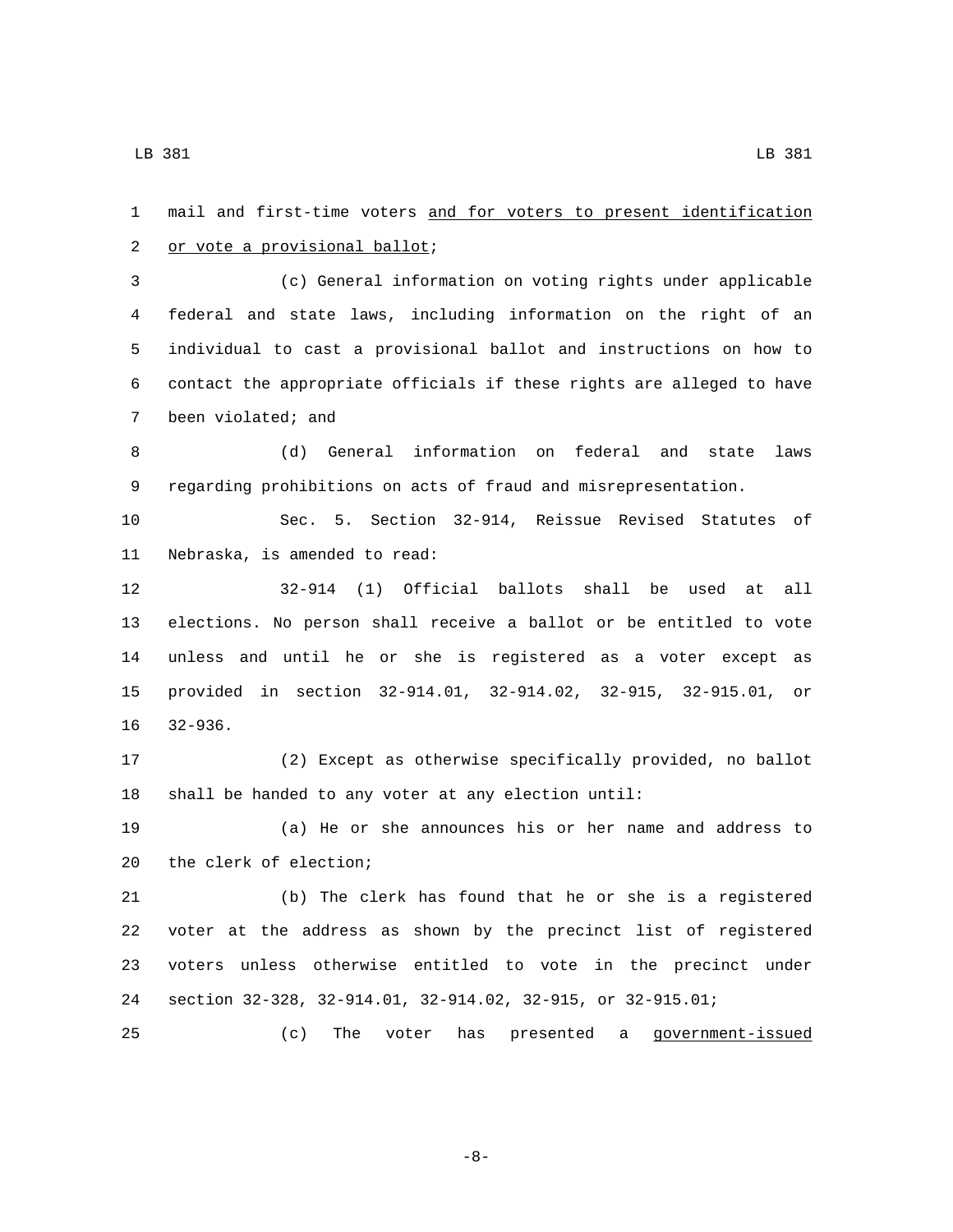1 photographic identification which is current and valid at the time of 2 the election, or a copy of a utility bill, bank statement, paycheck, 3 government check, or other government document which is current at 4 the time of the election and which shows the same name and residence 5 address of the voter that is on the precinct list of registered 6 voters, if the voter registered by mail after January 1, 2003, and 7 has not previously voted in an election for a federal office within 8 the county and a notation appears on the precinct list of registered 9 voters that the voter has not previously presented identification to 10 the election commissioner or county clerk; unless the voter votes a 11 provisional ballot;

 (d) As instructed by the clerk of election, the registered voter has personally written his or her name (i) in the precinct sign-in register on the appropriate line which follows the last signature of any previous voter or (ii) in the combined document containing the precinct list of registered voters and the sign-in 17 register; and

 (e) The clerk has listed on the precinct list of registered voters the corresponding line number and name of the registered voter or has listed the name of the voter in a separate 21 book as provided in section 32-913.

22 Sec. 6. Section 32-915, Revised Statutes Cumulative 23 Supplement, 2012, is amended to read:

24 32-915 (1) A person whose name does not appear on the 25 precinct list of registered voters at the polling place for the

-9-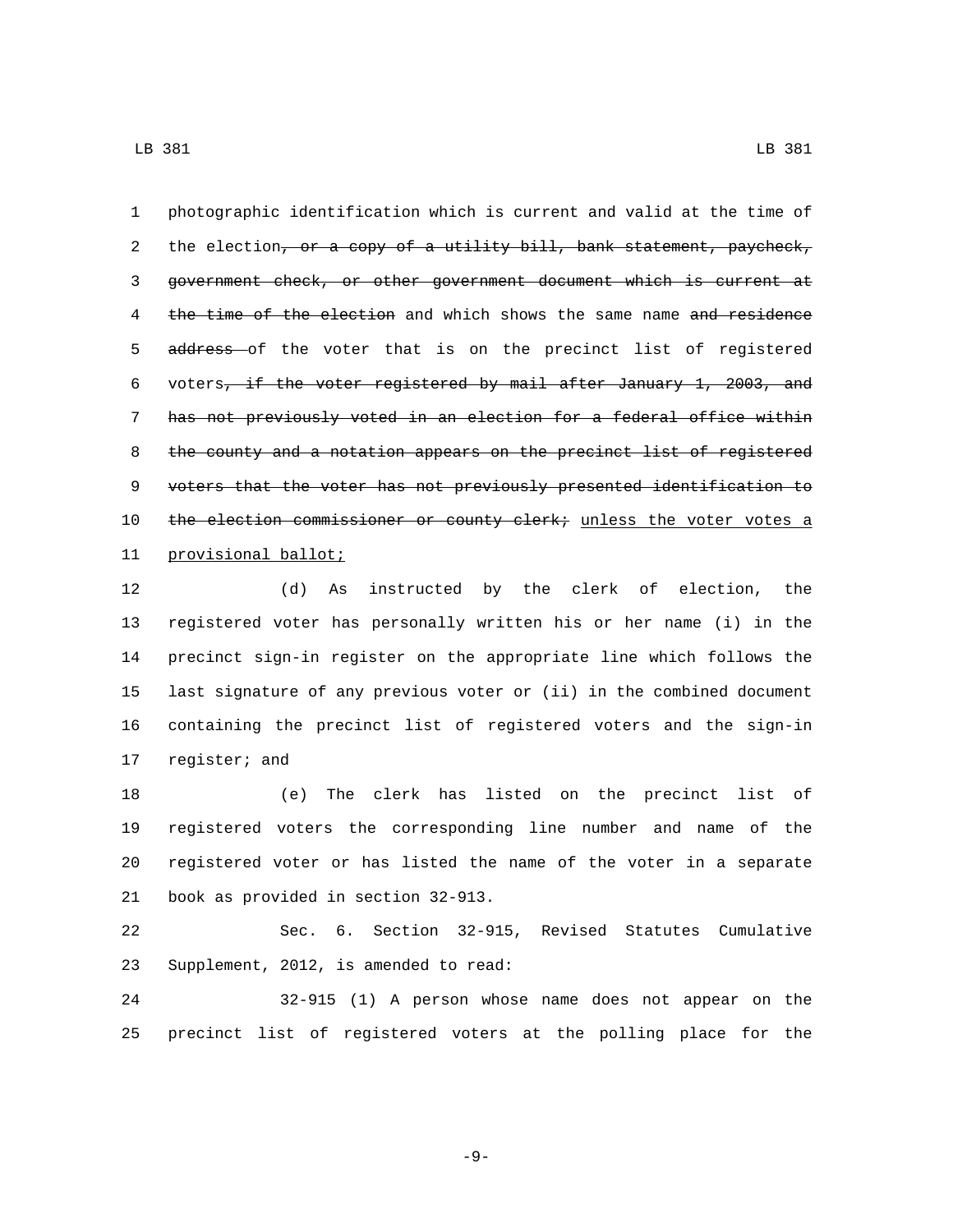precinct in which he or she resides, whose name appears on the precinct list of registered voters at the polling place for the precinct in which he or she resides at a different residence address 4 as described in section 32-914.02, or whose name appears with a 5 notation that he or she received a ballot for early voting, or who does not present a government-issued photographic identification may 7 vote a provisional ballot if he or she: (a) Claims that he or she is a registered voter who has continuously resided in the county in which the precinct is located 10 since registering to vote; (b) Is not entitled to vote under section 32-914.01 or  $12 \quad 32 - 914.02i$  (c) Has not registered to vote or voted in any other county since registering to vote in the county in which the precinct 15 is located; (d) Has appeared to vote at the polling place for the precinct to which the person would be assigned based on his or her 18 residence address; and (e) Completes and signs a registration application before 20 voting.  $(2)$  A voter whose name appears on the precinct list of registered voters for the polling place with a notation that the voter is required to present identification pursuant to section 32-318.01 but fails to present identification may vote a provisional 25 ballot if he or she completes and signs a registration application

 $-10-$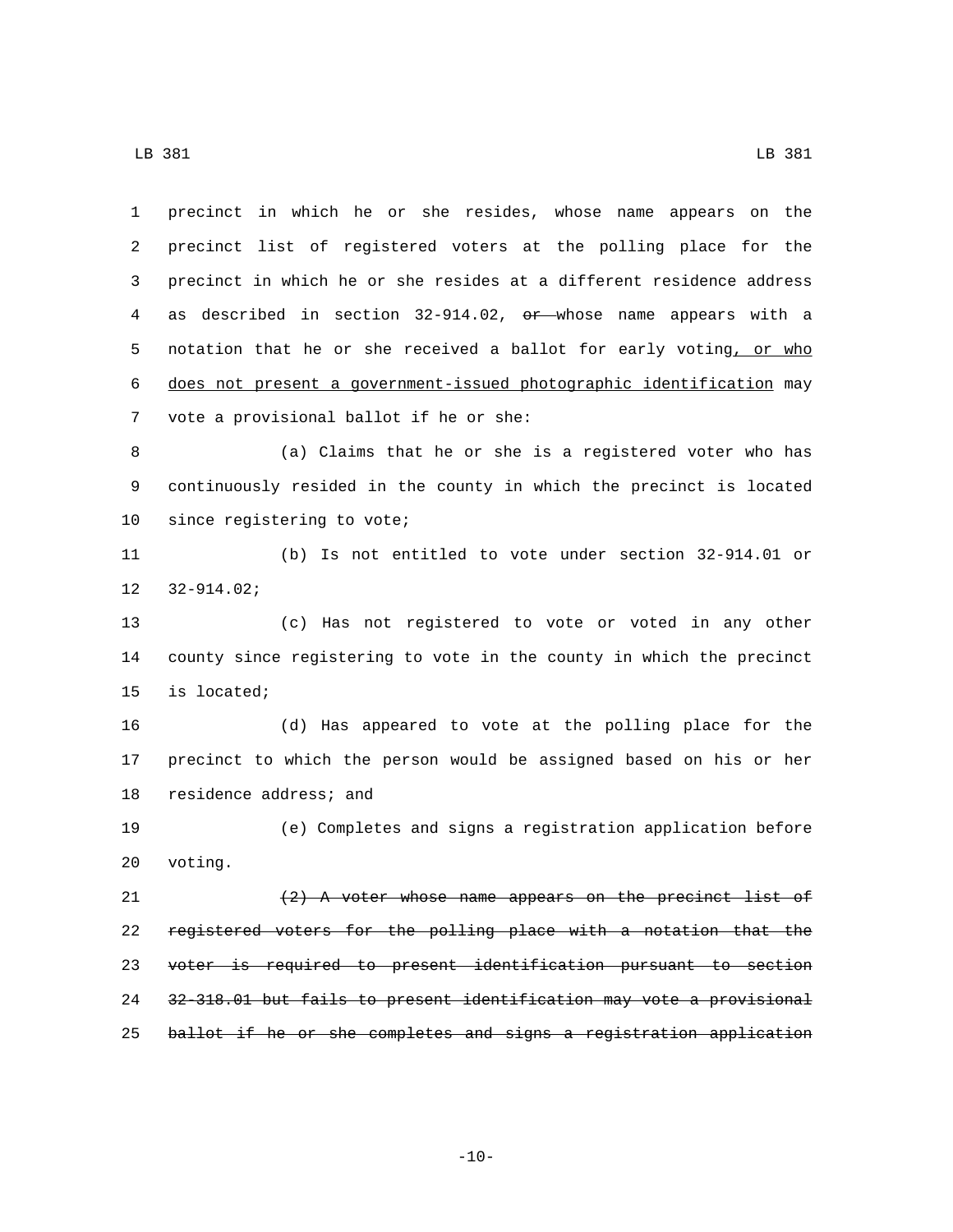```
LB 381 LB 381
```

```
1 before voting.
```
 $\left(\frac{3}{2}\right)$  Each person voting by provisional ballot shall enclose his or her ballot in an envelope marked Provisional Ballot and shall, by signing the certification on the front of the envelope or a separate form attached to the envelope, certify to the following facts:6

 (a) I am a registered voter in ........... County; (b) My name or address did not correctly appear on the 9 precinct list of registered voters without a notation or I have not presented a government-issued photographic identification; (c) I registered to vote on or about this 12 date .................*.* 13 (d) I registered to vote .... in person at the election office or a voter 15 registration site, 16 .... by mail, .... on a form through the Department of Motor Vehicles, 18 .... on a form through another state agency, 19 and 19 and 19 and 19 and 19 and 19 and 19 and 19 and 19 and 19 and 19 and 19 and 19 and 19 and 19 and 19 and 19 and 19 and 19 and 19 and 19 and 19 and 19 and 19 and 19 and 19 and 19 and 19 and 19 and 19 and 19 and 19 an (e) I have not resided outside of this county or voted outside of this county since registering to vote in this county; (f) My current address is shown on the registration application completed as a requirement for voting by provisional ballot; and (g) I am eligible to vote in this election and I have not

-11-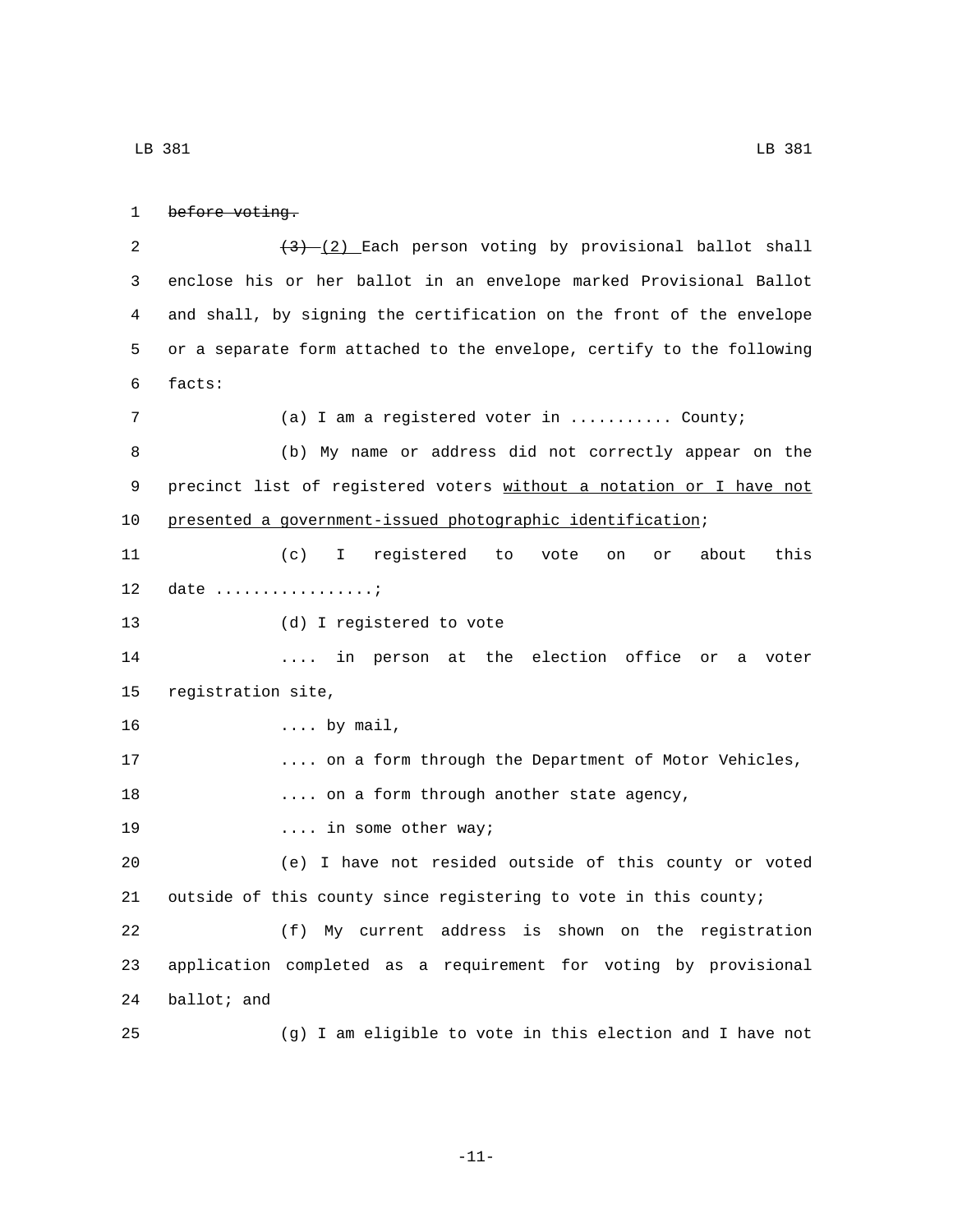voted and will not vote in this election except by this ballot.

 $(4)$   $(3)$  The voter shall sign the certification under penalty of election falsification. The following statements shall be on the front of the envelope or on the attached form: By signing the front of this envelope or the attached form you are certifying to the information contained on this envelope or the attached form under penalty of election falsification. Election falsification is a Class IV felony and may be punished by up to five years imprisonment, a 9 fine of up to ten thousand dollars, or both.

 $\left(-\frac{5}{5}\right)$  (4) If the person's name does not appear on the precinct list of registered voters for the polling place and the judge or clerk of election determines that the person's residence address is located in another precinct within the same county, the judge or clerk of election shall direct the person to his or her 15 correct polling place to vote.

 Sec. 7. Section 32-938, Reissue Revised Statutes of 17 Nebraska, is amended to read:

 32-938 (1) A registered voter shall be permitted to vote early by requesting a ballot for early voting pursuant to section 32-941 or 32-943. A registered voter voting early shall not be 21 required to show a government-issued photographic identification prior to being issued a ballot for early voting except as provided in 23 subdivision  $(2)(b)$  of section  $32-311.01$ .

 (2) Any person excluded from voting under section 32-313 or 32-314 shall not be allowed to receive a ballot for early voting.

-12-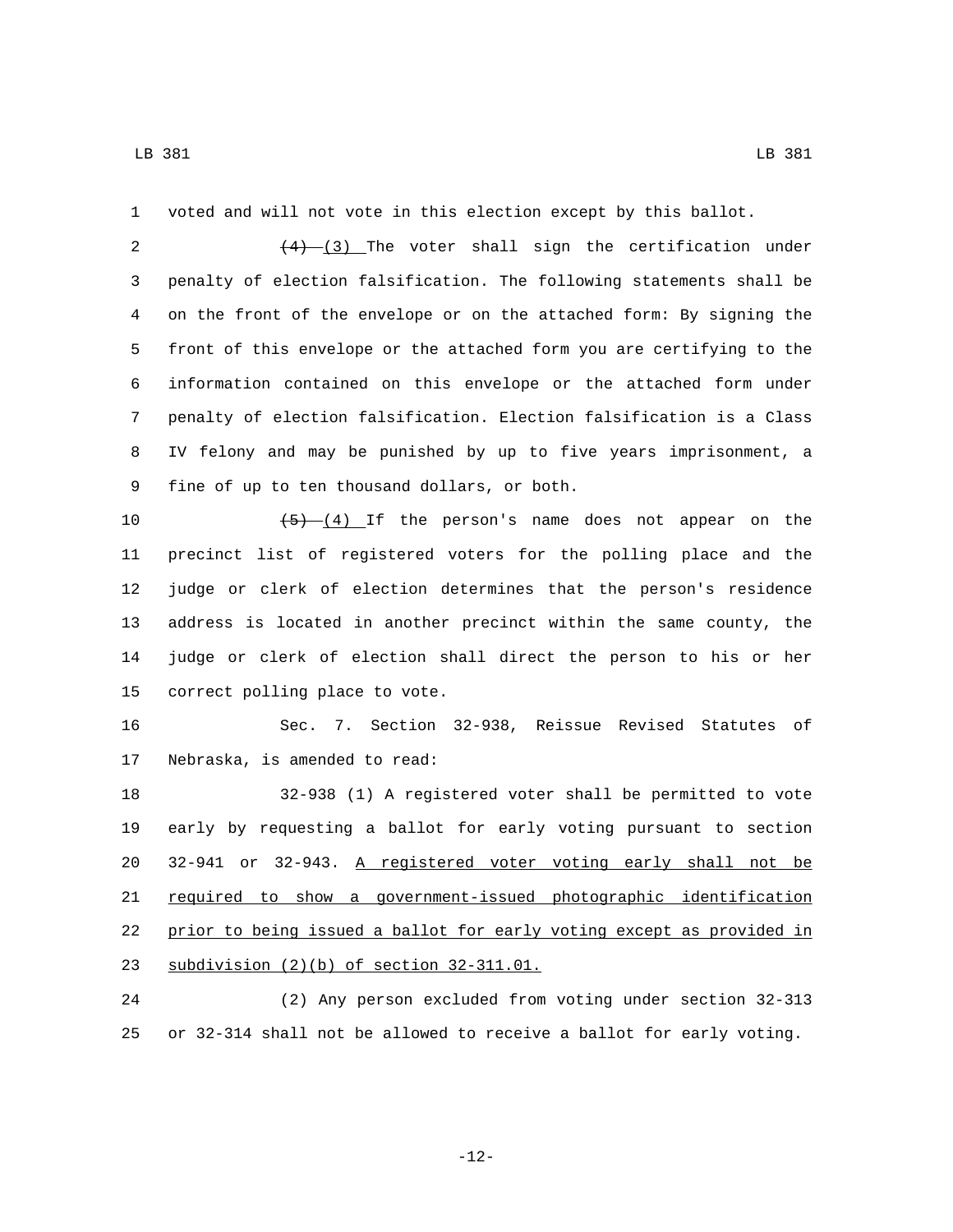(3) Any person who fails to register to vote by the voter registration deadline shall not be allowed to vote except as provided 3 in section 32-940 or 32-941. Sec. 8. Section 32-947, Revised Statutes Cumulative 5 Supplement, 2012, is amended to read: 32-947 (1) Upon receipt of an application or other request for a ballot to vote early, the election commissioner or county clerk shall determine whether the applicant is a registered voter and is entitled to vote as requested. If the election commissioner or county clerk determines that the applicant is a registered voter entitled to vote early and the application was received at or before 4 p.m. on the Wednesday preceding the election, the election commissioner or county clerk shall deliver a ballot to the applicant in person or by mail, postage paid. The election commissioner or county clerk or any employee of the election commissioner or county clerk shall write or cause to be affixed his or her customary signature or initials on the ballot.

 (2) An unsealed identification envelope shall be delivered with the ballot, and upon the back of the envelope shall be 20 printed a form substantially as follows:

21 VOTER'S OATH

 I, the undersigned voter, declare that the enclosed ballot or ballots contained no voting marks of any kind when I received them, and I caused the ballot or ballots to be marked, enclosed in the identification envelope, and sealed in such envelope.

-13-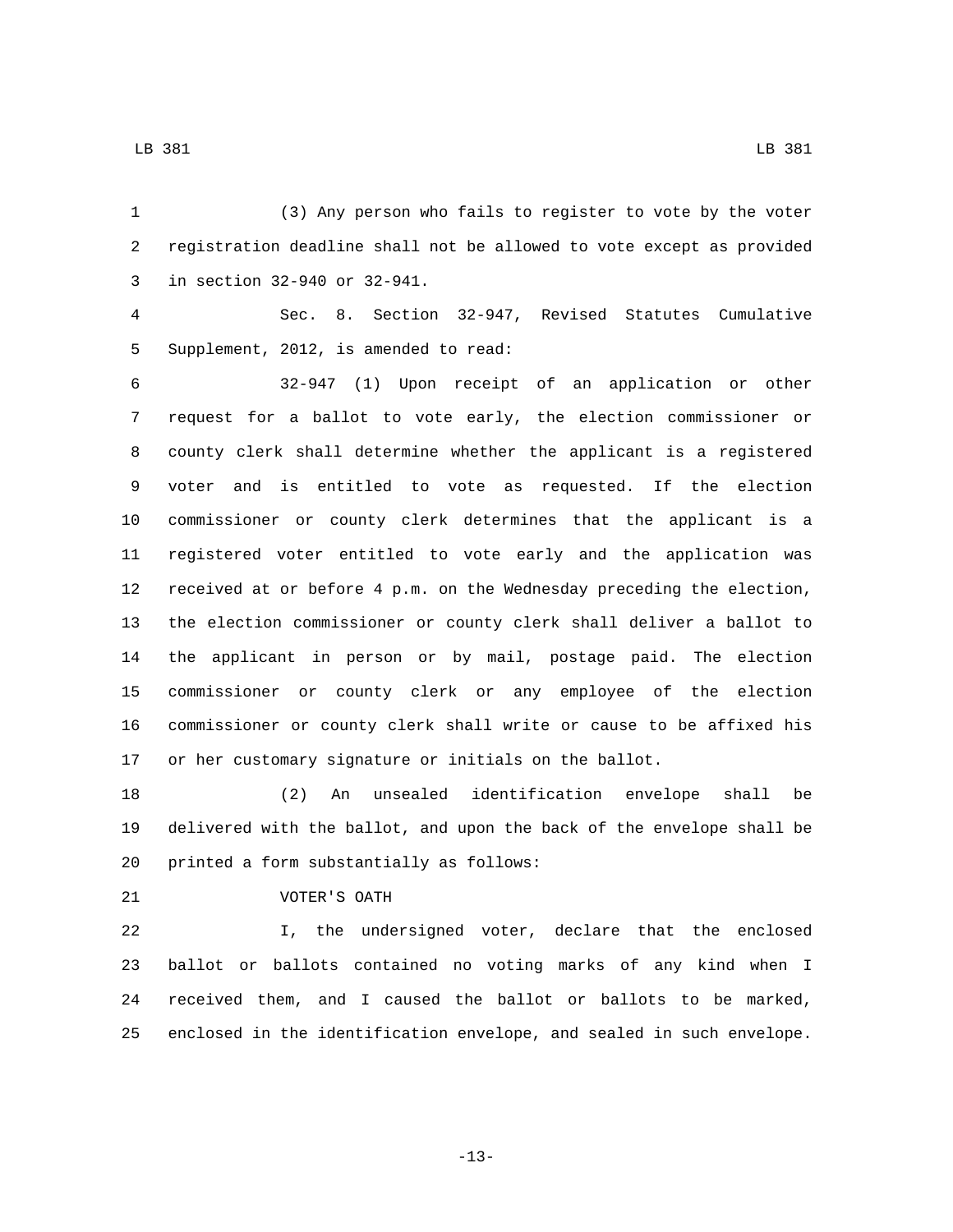To the best of my knowledge and belief, I declare under 2 penalty of election falsification that: (a) I, .................., am a registered voter 4 in .................... County; (b) I reside in the State of Nebraska 6 at ..................*.*  (c) I have voted the enclosed ballot and am returning it 8 in compliance with Nebraska law; and (d) I have not voted and will not vote in this election 10 except by this ballot. ANY PERSON WHO SIGNS THIS FORM KNOWING THAT ANY OF THE INFORMATION IN THE FORM IS FALSE SHALL BE GUILTY OF ELECTION FALSIFICATION, A CLASS IV FELONY UNDER SECTION 32-1502 OF THE STATUTES OF NEBRASKA. THE PENALTY FOR ELECTION FALSIFICATION IS IMPRISONMENT FOR UP TO FIVE YEARS OR A FINE NOT TO EXCEED TEN 16 THOUSAND DOLLARS, OR BOTH. I also understand that failure to sign below will 18 invalidate my ballot. Signature ........................................ The primary election ballot, if any, within this envelope 21 is a primary election ballot of the ..... party. Ballots contained in this envelope are for the ..... (primary, general, or special) election to be held on the ..... day 24 of ....... 20... (3) If the ballot and identification envelope will be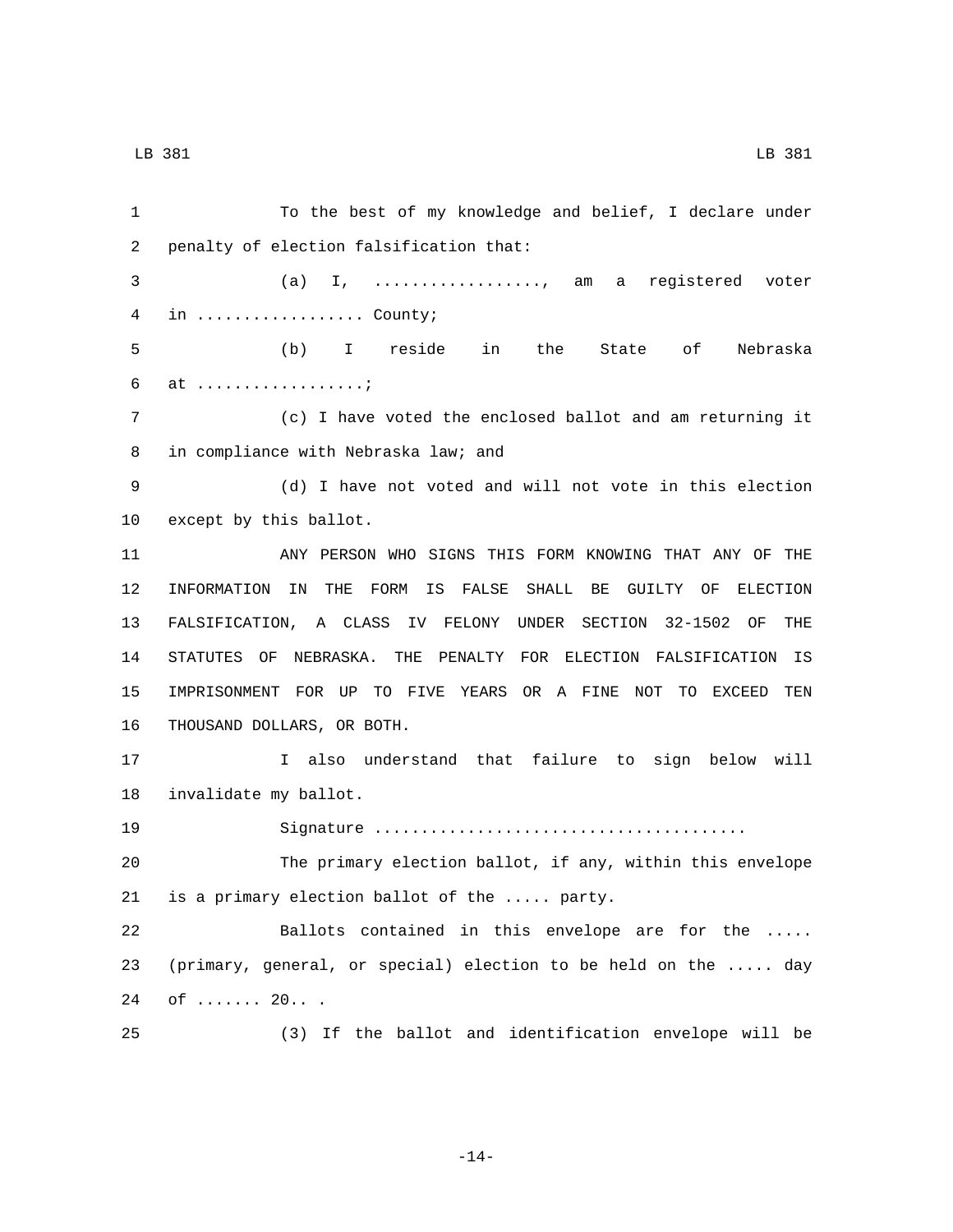returned by mail or by someone other than the voter, the election commissioner or county clerk shall include with the ballot an identification envelope upon the face of which shall be printed the official title and post office address of the election commissioner 5 or county clerk.

 (4) The election commissioner or county clerk shall also 7 enclose with the ballot materials:

 (a) A registration application, if the election commissioner or county clerk has determined that the applicant is not a registered voter pursuant to section 32-945, with instructions that failure to return the completed and signed application indicating the residence address as it appears on the voter's request for a ballot to the election commissioner or county clerk by the close of the polls on election day will result in the ballot not being counted;

 (b) A registration application and the oath pursuant to section 32-946, if the voter is without a residence address, with instructions that the residence address of the voter shall be deemed that of the office of the election commissioner or county clerk of the county of the voter's prior residence and that failure to return the completed and signed application and oath to the election commissioner or county clerk by the close of the polls on election day will result in the ballot not being counted; or

 (c) Written instructions directing the voter to submit a 24 copy of an identification document pursuant to section 32-318.01 a government-issued photographic identification if the voter is

LB 381 LB 381

-15-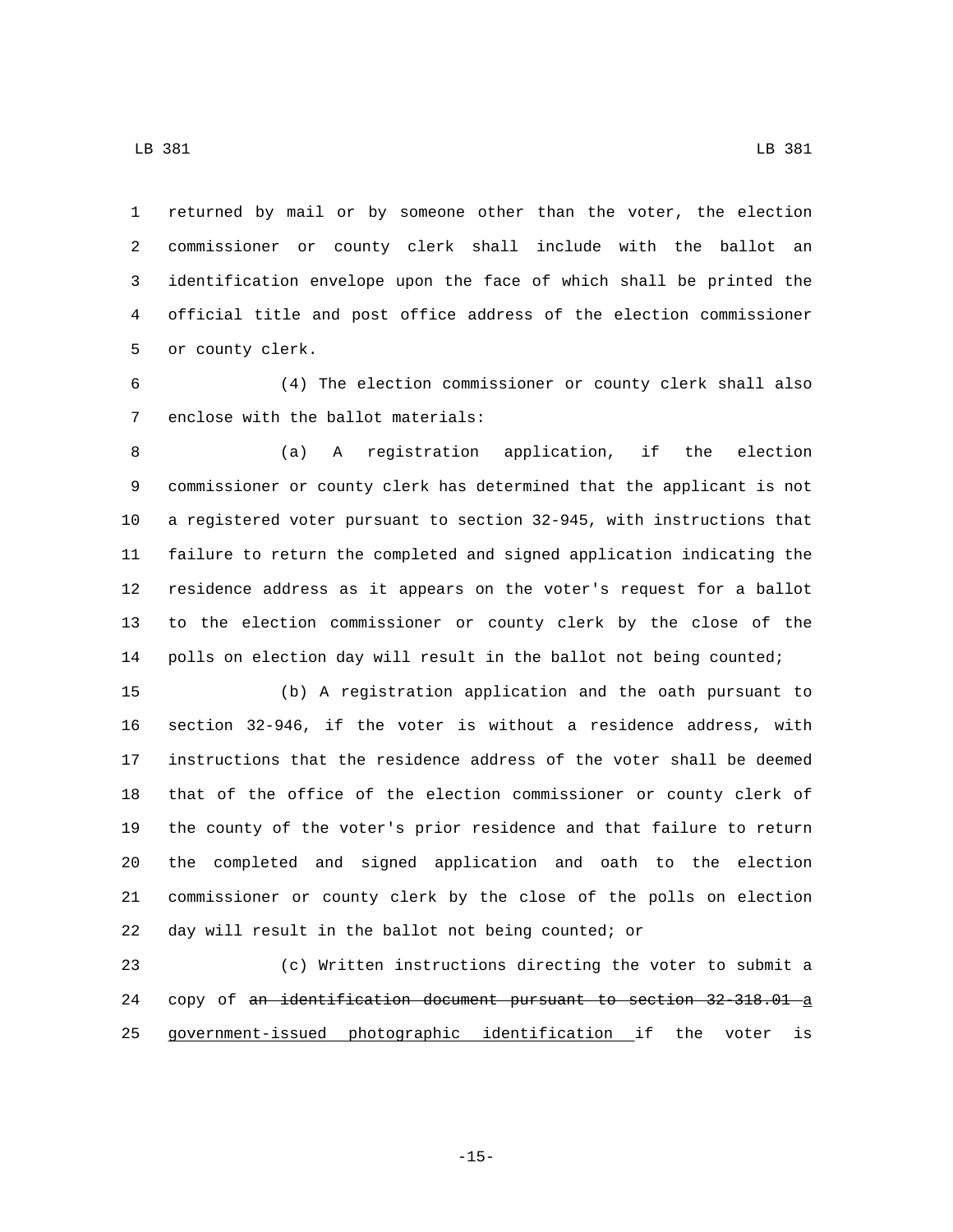required to present identification under such section registering to 2 vote by mail and has not previously voted in the state and advising the voter that failure to submit identification to the election commissioner or county clerk by the close of the polls on election 5 day will result in the ballot not being counted.

 (5) The election commissioner or county clerk may enclose with the ballot materials a separate return envelope for the voter's use in returning his or her identification envelope containing the voted ballot, registration application, and other materials that may 10 be required.

 Sec. 9. Section 32-953, Reissue Revised Statutes of 12 Nebraska, is amended to read:

 32-953 The election commissioner or county clerk shall mail the official ballot to all registered voters of the political subdivision at the addresses appearing on the voter registration register on the same day. In an election held by mail, registered 17 voters shall not be required to present a government-issued photographic identification prior to being issued a ballot. The ballots shall be mailed by nonforwardable first-class mail not sooner than the twentieth day before the date set for the election and not later than the tenth day before the date set for the election. The election commissioner or county clerk shall include with the ballot an unsealed identification envelope meeting the requirements of subsection (2) of section 32-947 and instructions sufficient to 25 describe the voting process.

-16-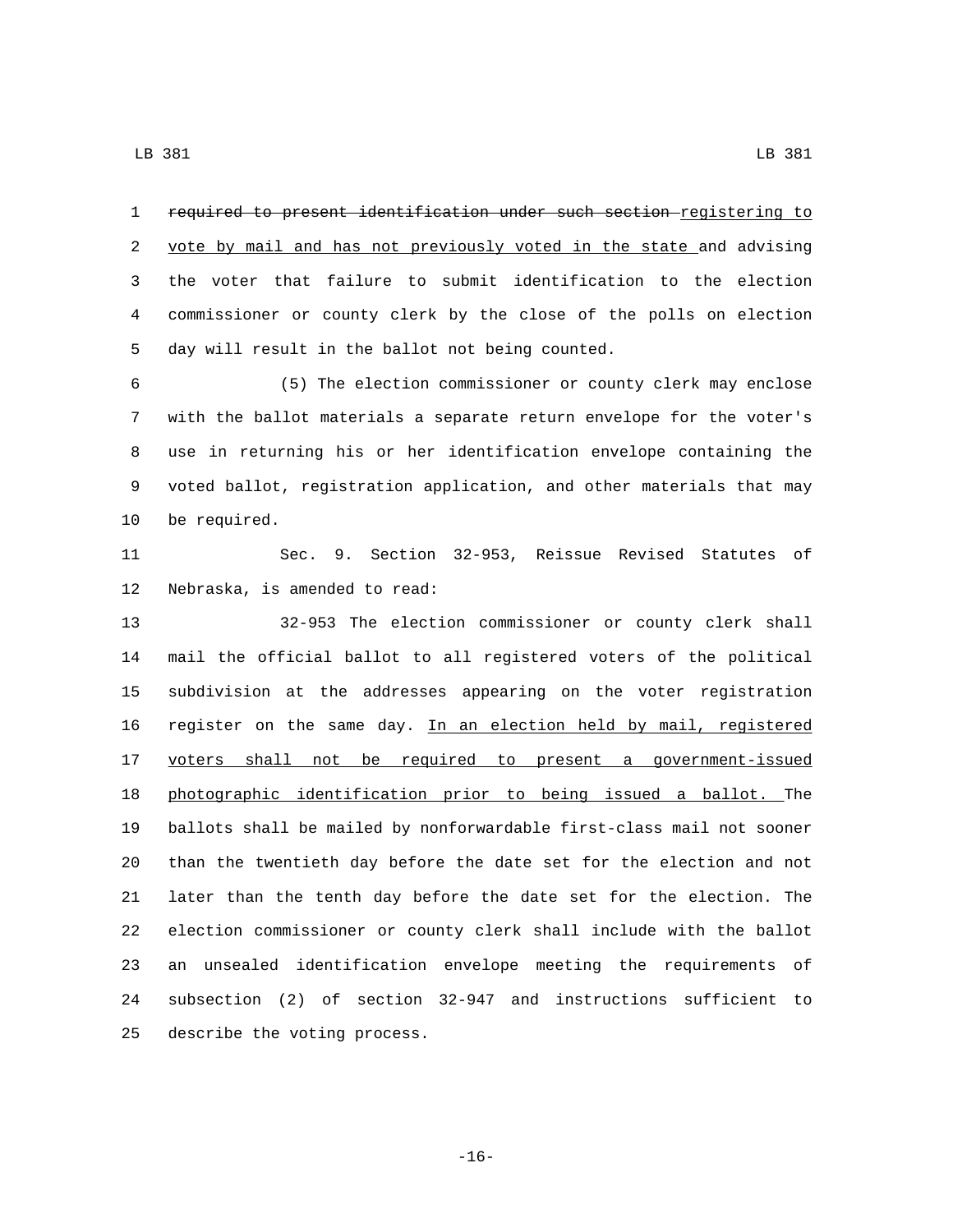Sec. 10. Section 32-1002, Revised Statutes Cumulative 2 Supplement, 2012, is amended to read:

 32-1002 (1) As the ballots are removed from the ballot box pursuant to sections 32-1012 to 32-1018, the receiving board shall separate the envelopes containing the provisional ballots from the rest of the ballots and deliver them to the election commissioner 7 or county clerk.

 (2) Upon receipt of a provisional ballot, the election commissioner or county clerk shall verify that the certificate on the front of the envelope or the form attached to the envelope is in proper form and that the certification has been signed by the voter.

 (3) The election commissioner or county clerk shall also (a) verify that such person has not voted anywhere else in the county or been issued a ballot for early voting, (b) investigate whether any credible evidence exists that the person was properly registered to vote in the county before the deadline for registration for the election, (c) investigate whether any information has been received pursuant to section 32-309, 32-310, or 32-324 that the person has resided, registered, or voted in any other county or state since registering to vote in the county, and (d) upon determining that credible evidence exists that the person was properly registered to vote in the county, make the appropriate changes to the voter registration register by entering the information contained in the registration application completed by the voter at the time of voting 25 a provisional ballot.

-17-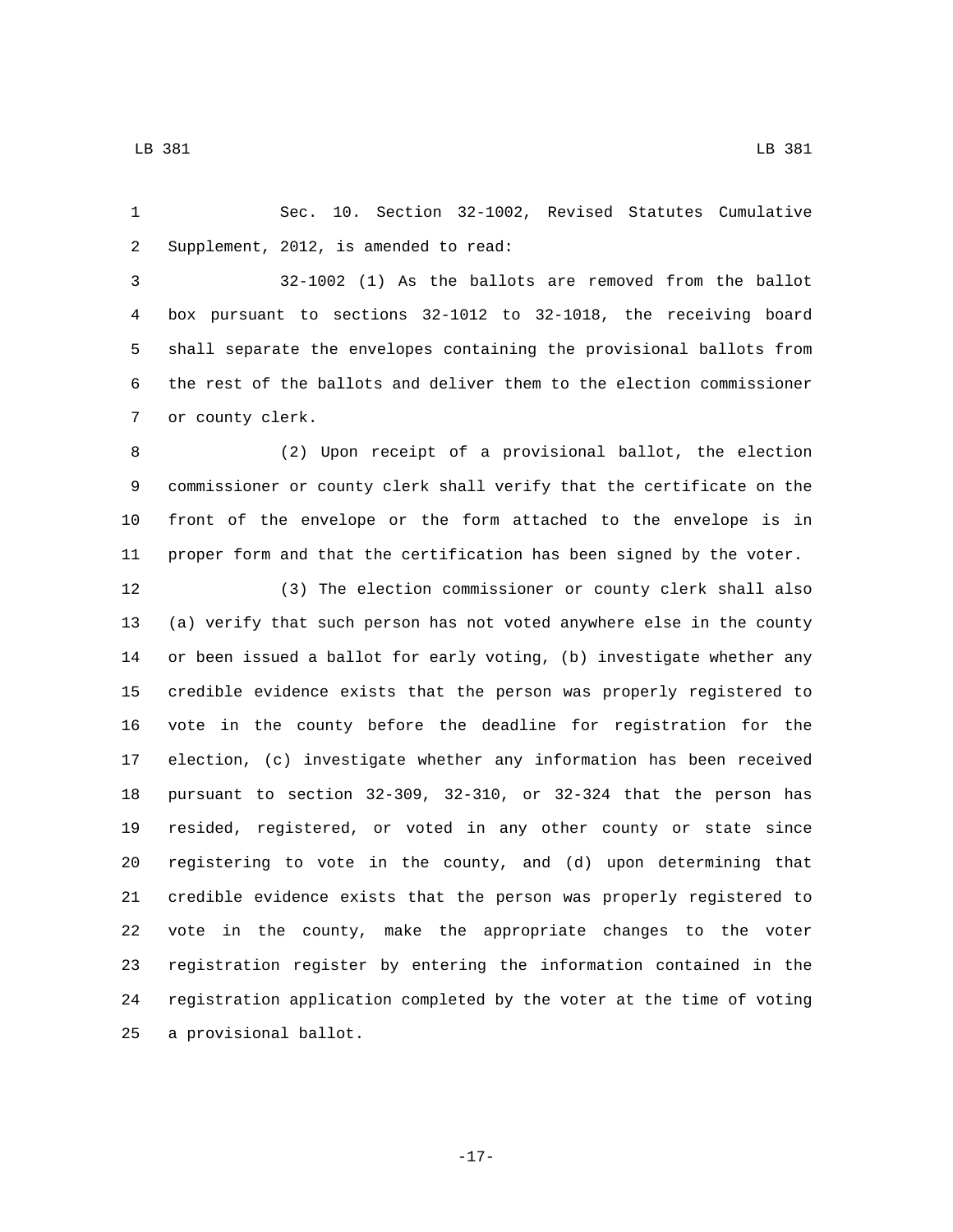(4) A provisional ballot cast by a voter pursuant to 2 section  $32-915$  shall be counted if: (a) Credible evidence exists that the voter was properly registered in the county before the deadline for registration for the 5 election; (b) The voter has resided in the county continuously 7 since registering to vote in the county; (c) The voter has not voted anywhere else in the county or has not otherwise voted early using a ballot for early voting; (d) The voter has completed a registration application prior to voting as prescribed in subsection (6) of this section and: (i) The residence address provided on the registration application completed pursuant to subdivision (1)(e) of section 32-915 is located within the precinct in which the person voted; and (ii) If the voter is voting in a primary election, the party affiliation provided on the registration application completed prior to voting the provisional ballot is the same party affiliation that appears on the voter's voter registration record based on his or 19 her previous registration application; and (e) The certification on the front of the envelope or form attached to the envelope is in the proper form and signed by the 22 voter. (5) A provisional ballot cast by a voter pursuant to 24 section  $32-915$  shall not be counted if: (a) The voter was not properly registered in the county

-18-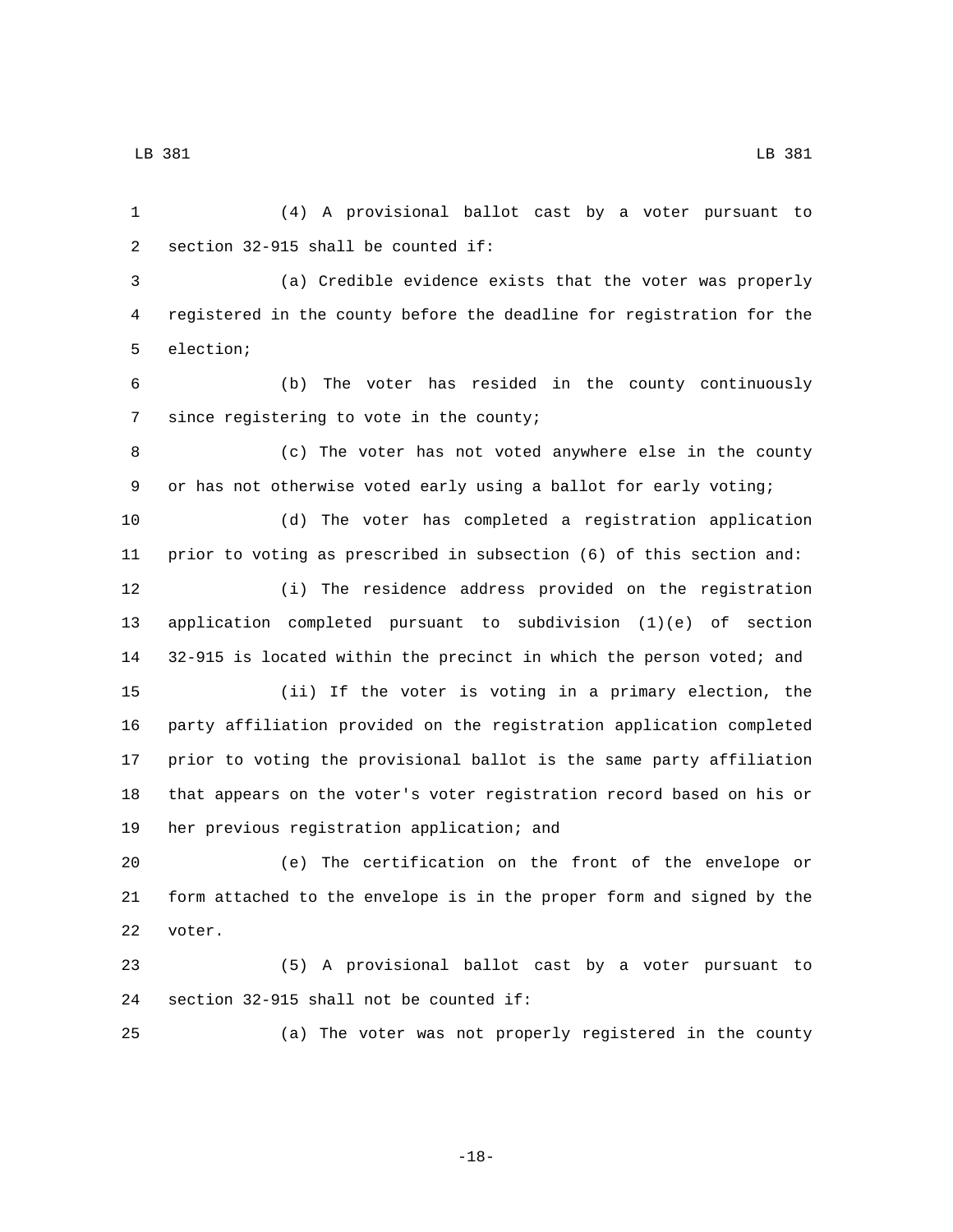before the deadline for registration for the election;

 (b) Information has been received pursuant to section 32-309, 32-310, or 32-324 that the voter has resided, registered, or voted in any other county or state since registering to vote in the county in which he or she cast the provisional ballot;

 (c) Credible evidence exists that the voter has voted 7 elsewhere or has otherwise voted early;

 (d) The voter failed to complete and sign a registration application pursuant to subsection (6) of this section and 10 subdivision  $(1)(e)$  of section  $32-915$ ;

 (e) The residence address provided on the registration application completed pursuant to subdivision (1)(e) of section 32-915 is in a different county or in a different precinct than the 14 county or precinct in which the voter voted;

 (f) If the voter is voting in a primary election, the party affiliation on the registration application completed prior to voting the provisional ballot is different than the party affiliation that appears on the voter's voter registration record based on his or 19 her previous registration application; or

 (g) The voter failed to complete and sign the certification on the envelope or form attached to the envelope 22 pursuant to subsection  $(3)$  (2) of section 32-915.

 (6) An error or omission of information on the registration application or the certification required under section 32-915 shall not result in the provisional ballot not being counted

-19-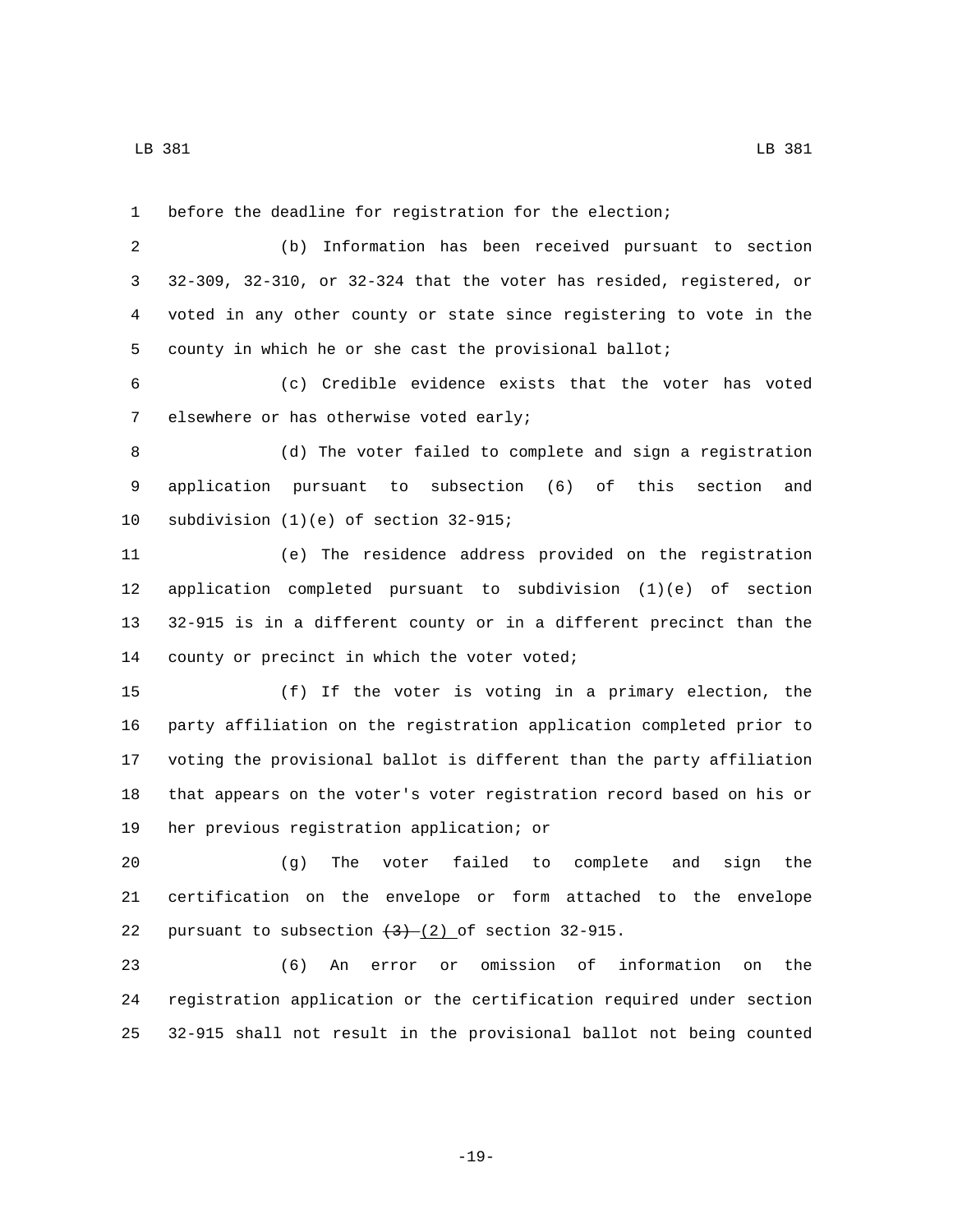if:1

 (a)(i) The errant or omitted information is contained elsewhere on the registration application or certification; or (ii) The information is not necessary to determine the 5 eligibility of the voter to cast a ballot; and

 (b) Both the registration application and the 7 certification are signed by the voter.

 (7) Upon determining that the voter's provisional ballot is eligible to be counted, the election commissioner or county clerk shall remove the ballot from the envelope without exposing the marks on the ballot and shall place the ballot with the ballots to be 12 counted by the county canvassing board.

 (8) The election commissioner or county clerk shall notify the system administrator of the system created pursuant to section 32-202 as to whether the ballot was counted and, if not, the 16 reason the ballot was not counted.

 (9) The verification and investigation shall be completed 18 within seven days after the election.

 Sec. 11. Section 32-1027, Reissue Revised Statutes of 20 Nebraska, is amended to read:

 32-1027 (1) The election commissioner or county clerk shall appoint two or more registered voters to the counting board for early voting. One registered voter shall be appointed from the political party casting the highest number of votes for Governor or for President of the United States in the county in the immediately

-20-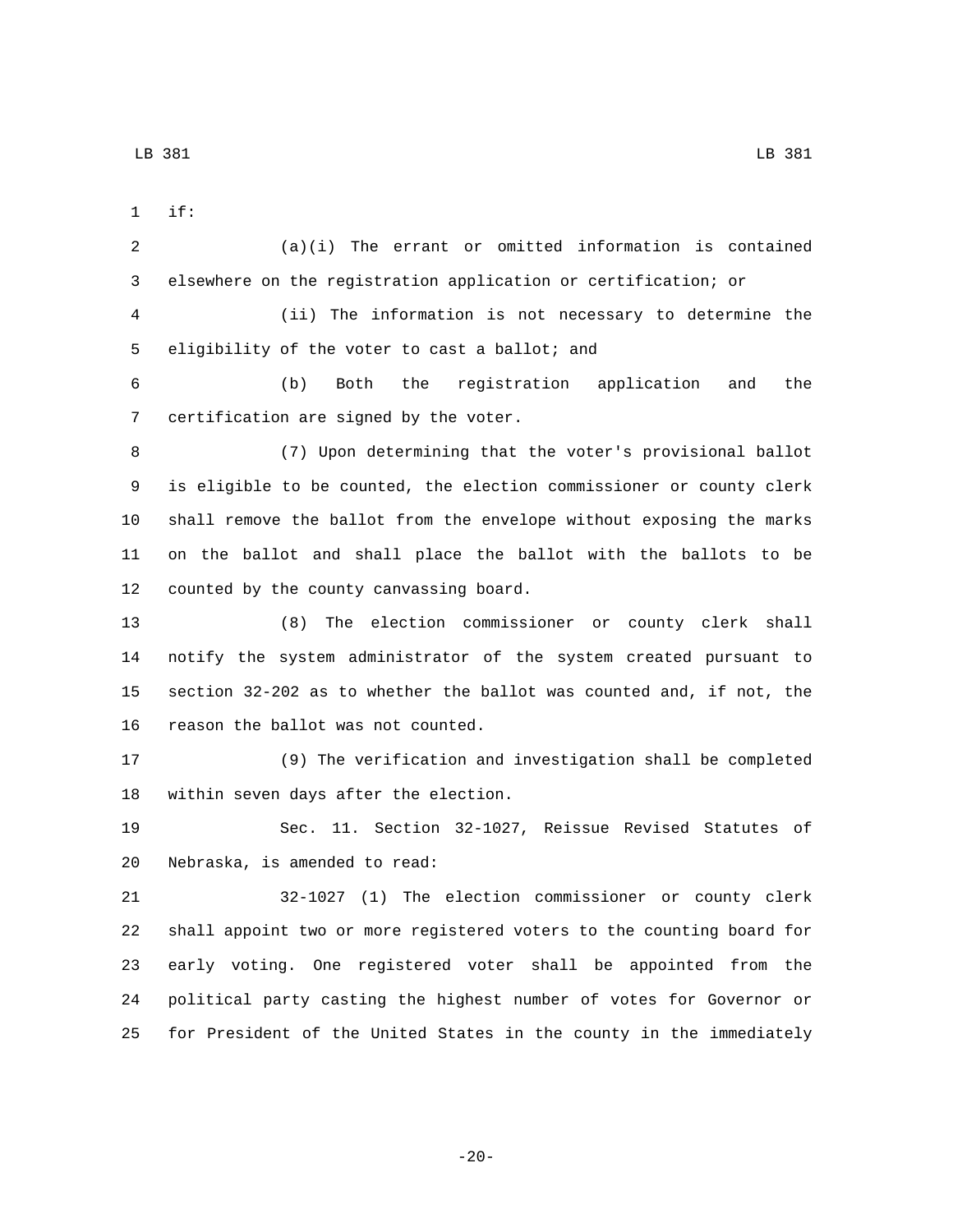preceding general election, and one registered voter shall be appointed from the political party casting the next highest vote for such office. The election commissioner or county clerk may appoint additional registered voters to serve on the counting board and may appoint registered voters to serve in case of a vacancy among any of the members of the counting board. Such appointees shall be balanced between the political parties and may include registered voters unaffiliated with any political party. The counting board may begin carrying out its duties not earlier than the second Monday before the election and shall meet as directed by the election commissioner or 11 county clerk.

 (2) The counting board shall place all identification envelopes in order and shall review each returned identification envelope pursuant to verification procedures prescribed in 15 subsections (3) and (4) of this section.

 (3) In its review, the counting board shall determine if: (a) The voter has provided his or her name, residence address, and signature on the voter identification envelope;

 (b) The ballot has been received from the voter who requested it and the residence address is the same address provided on the voter's request for a ballot for early voting, by comparing the information provided on the identification envelope with information recorded in the record of early voters or the voter's 24 request;

(c) A completed and signed registration application has

-21-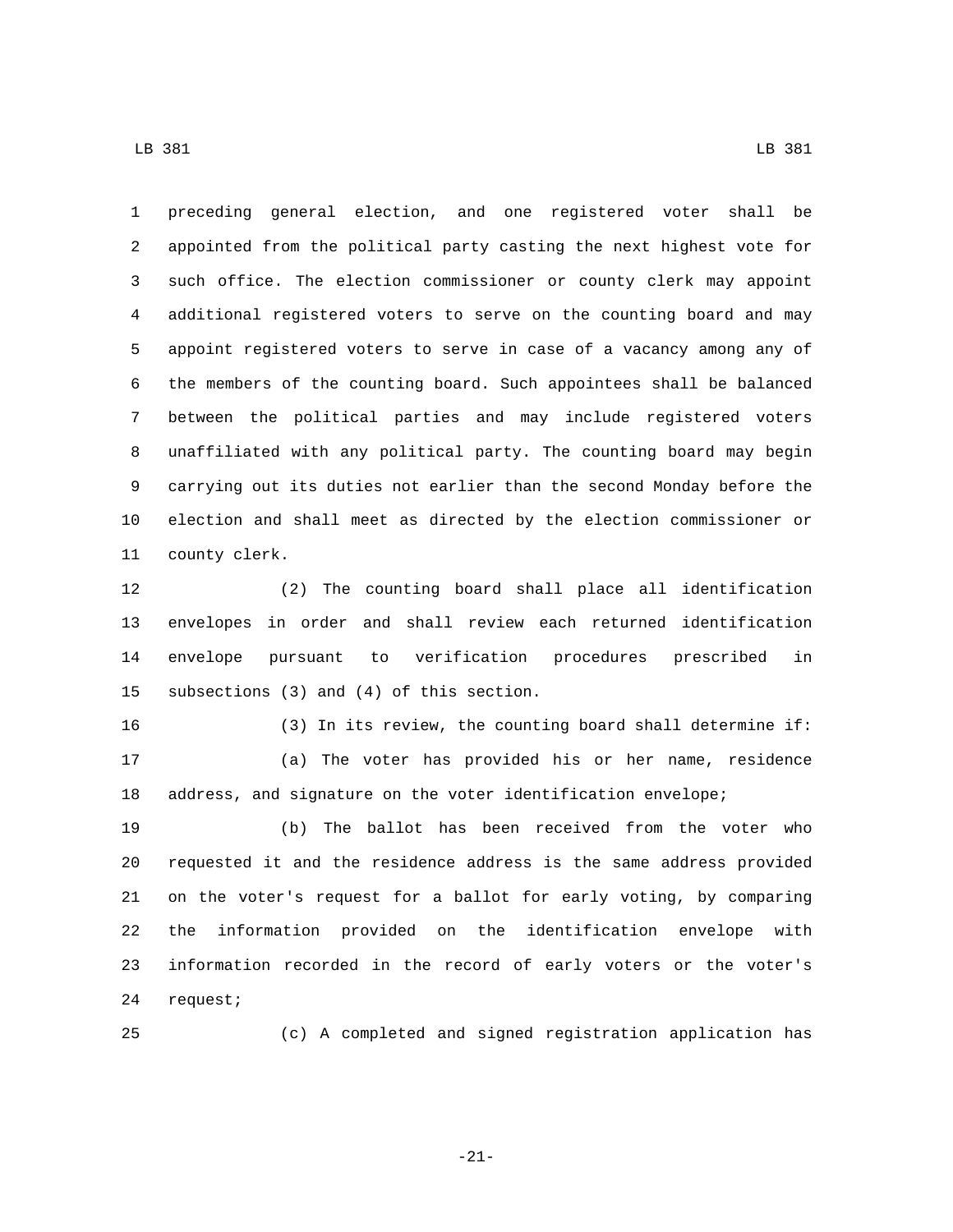been received from the voter by the deadline in section 32-302, 32-321, or 32-325 or by the close of the polls pursuant to section 3  $32-945;$ 

 (d) An identification document has been received from A government-issued photographic identification has been presented by the voter not later than the close of the polls on election day if 7 required pursuant to section 32-318.01; 32-947; and

 (e) A completed and signed registration application and oath has been received from the voter by the close of the polls on election day if required pursuant to section 32-946.

 (4) On the basis of its review, the counting board shall determine whether the ballot shall be counted or rejected as follows: (a) A ballot received from a voter who was properly registered on or prior to the deadline for registration pursuant to section 32-302 or 32-321 shall be accepted for counting without 16 further review if:

 (i) The name on the identification envelope appears to be that of a registered voter to whom a ballot for early voting has been 19 issued or sent;

 (ii) The residence address provided on the identification envelope is the same residence address at which the voter is registered or is in the same precinct and subdivision of a precinct, 23 if any; and

 (iii) The identification envelope has been signed by the 25 voter;

-22-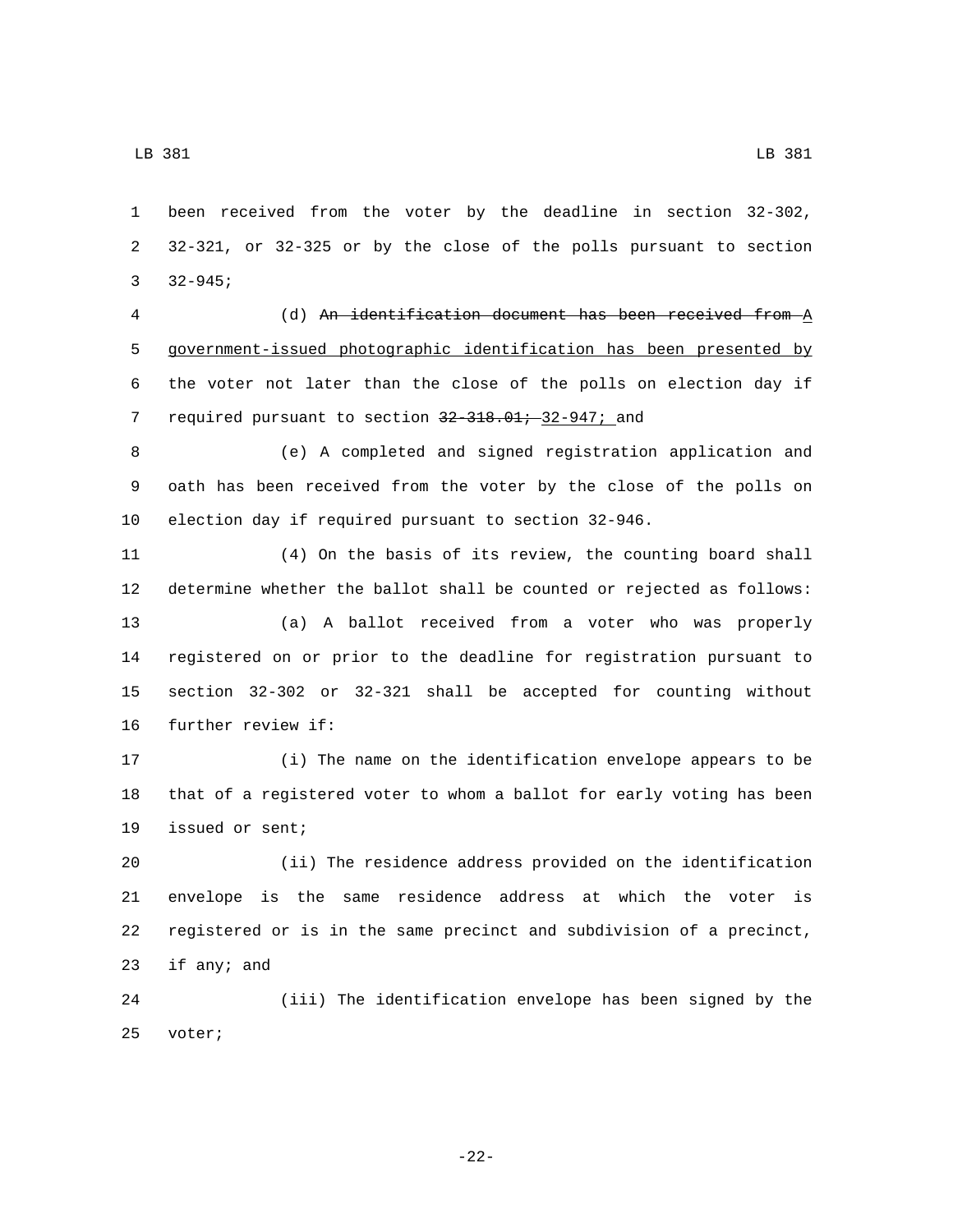(b) In the case of a ballot received from a voter who was not properly registered prior to the deadline for registration pursuant to section 32-302 or 32-321, the ballot shall be accepted 4 for counting if: (i) A valid registration application completed and signed by the voter has been received by the election commissioner or county clerk prior to the close of the polls on election day; (ii) The name on the identification envelope appears to 9 be that of the person who requested the ballot; (iii) The residence address provided on the identification envelope and on the registration application is the same as the residence address as provided on the voter's request for 13 a ballot for early voting; and (iv) The identification envelope has been signed by the 15 voter; (c) In the case of a ballot received from a voter without a residence address who requested a ballot pursuant to section 32-946, the ballot shall be accepted for counting if: (i) The name on the identification envelope appears to be that of a registered voter to whom a ballot has been sent; (ii) A valid registration application completed and signed by the voter, for whom the residence address is deemed to be the address of the office of the election commissioner or county clerk pursuant to section 32-946, has been received by the election commissioner or county clerk prior to the close of the polls on

LB 381 LB 381

-23-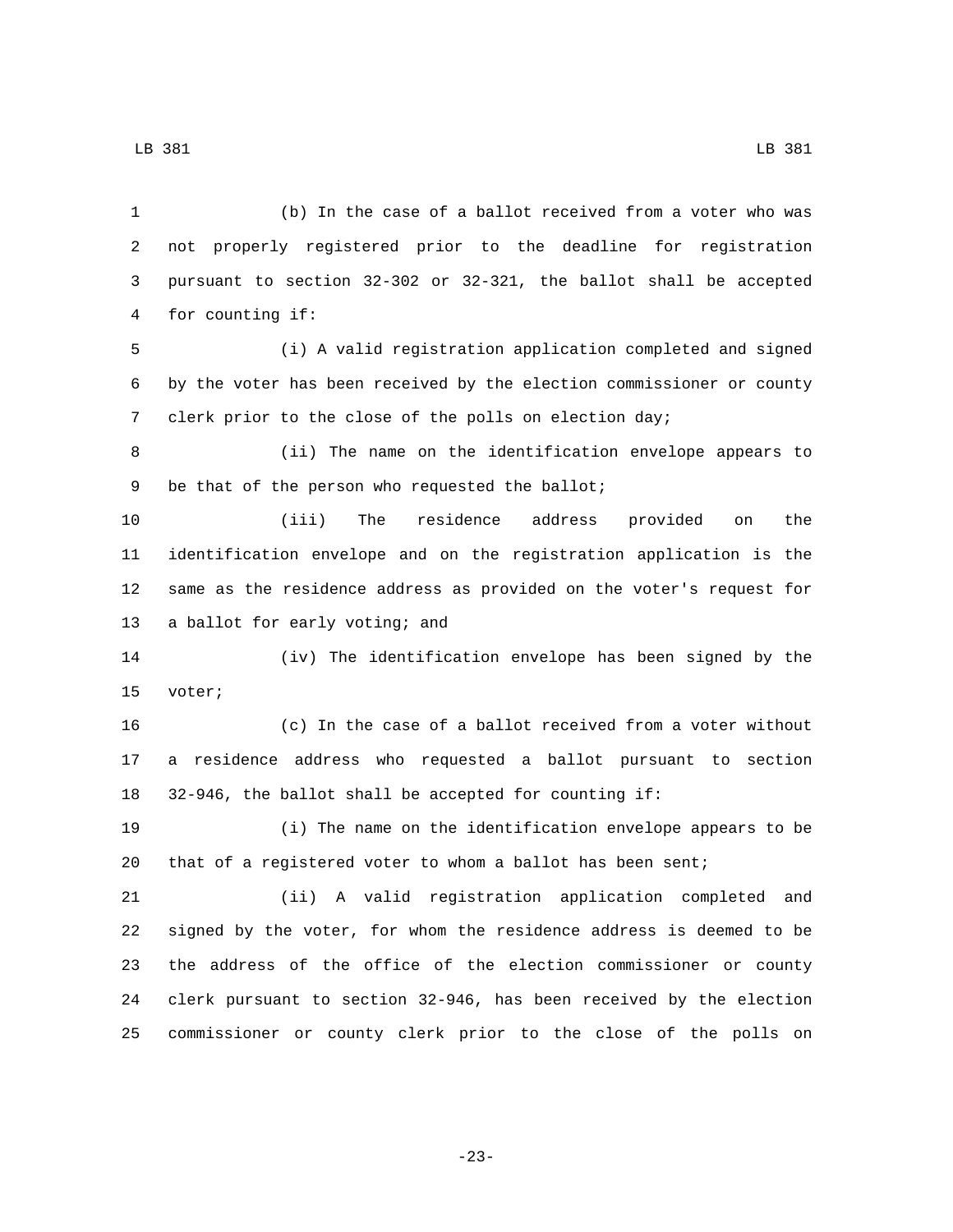1 election day;

 (iii) The oath required pursuant to section 32-946 has been completed and signed by the voter and received by the election commissioner or county clerk by the close of the polls on election 5 day; and

 (iv) The identification envelope has been signed by the 7 voter; and

 (d) In the case of a ballot received from a registered 9 voter required to present identification before voting a government- issued photographic identification with the ballot to vote early pursuant to section 32-318.01, 32-947, the ballot shall be accepted 12 for counting if:

 (i) The name on the identification envelope appears to be that of a registered voter to whom a ballot has been issued or sent; (ii) The residence address provided on the identification envelope is the same address at which the voter is registered or is in the same precinct and subdivision of a precinct, if any;

18 (iii) A copy of an identification document authorized in section 32-318.01 a government-issued photographic identification has been received by the election commissioner or county clerk prior to 21 the close of the polls on election day; and

 (iv) The identification envelope has been signed by the 23 voter.

 (5) In opening the identification envelope or the return envelope to determine if registration applications, oaths, or

-24-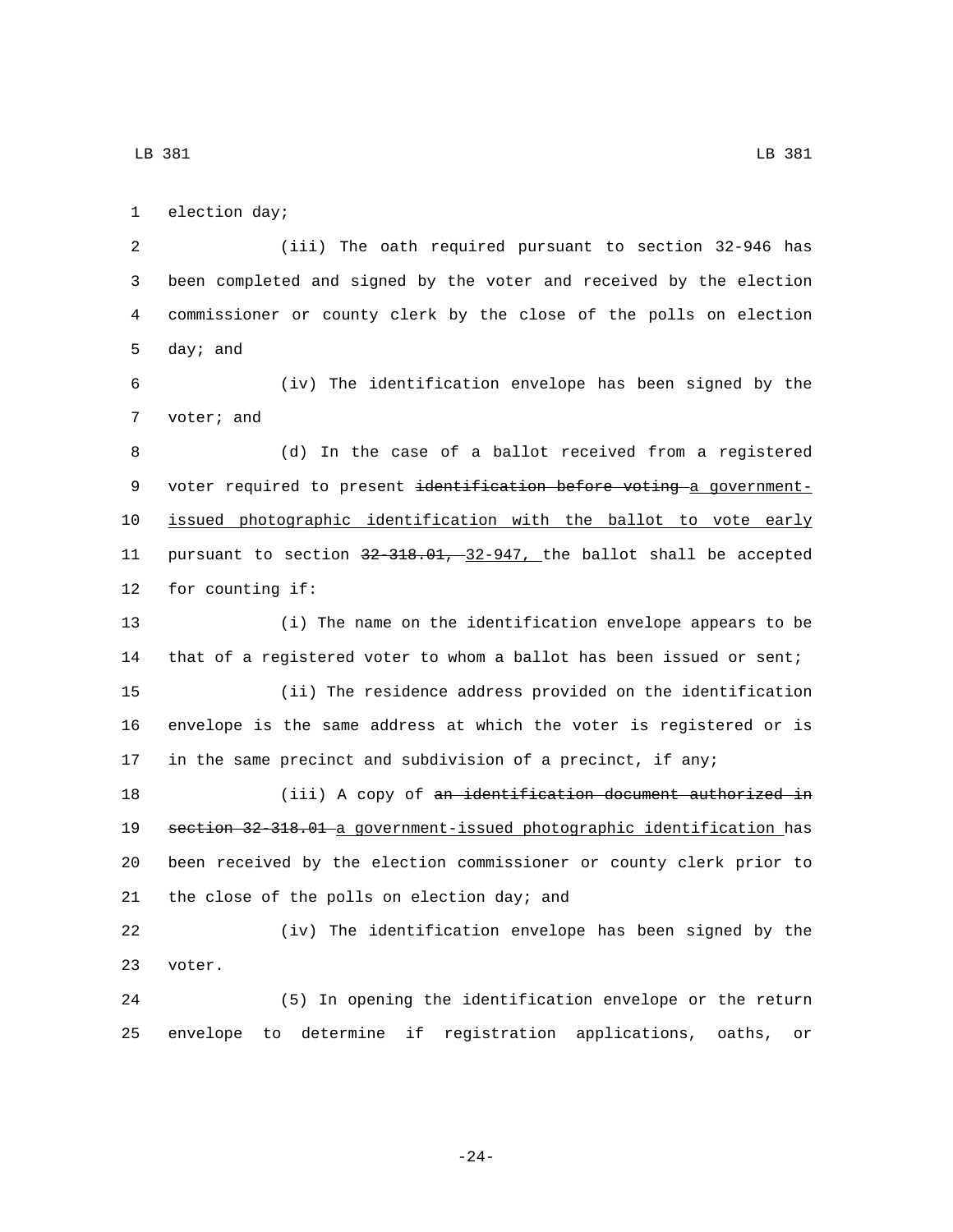identification documents have been enclosed by the voters from whom they are required, the counting board shall make a good faith effort to ensure that the ballot remains folded and that the secrecy of the 4 vote is preserved.

 (6) The counting board may, on the second Monday before the election, open all identification envelopes which are approved, and if the signature of the election commissioner or county clerk or his or her employee is on the ballot, the ballot shall be unfolded, flattened for purposes of using the optical scanner, and placed in a sealed container for counting as directed by the election commissioner or county clerk. At the discretion of the election commissioner or county clerk, the counting board may begin counting early ballots no earlier than twenty-four hours prior to the opening 14 of the polls on the day of the election.

 (7) If an identification envelope is rejected, the counting board shall not open the identification envelope. The counting board shall write Rejected on the identification envelope and the reason for the rejection. If the ballot is rejected after opening the identification envelope because of the absence of the official signature on the ballot, the ballot shall be reinserted in the identification envelope which shall be resealed and marked Rejected, no official signature. The counting board shall place the rejected identification envelopes and ballots in a container labeled 24 Rejected Ballots and seal it.

(8) As soon as all ballots have been placed in the sealed

-25-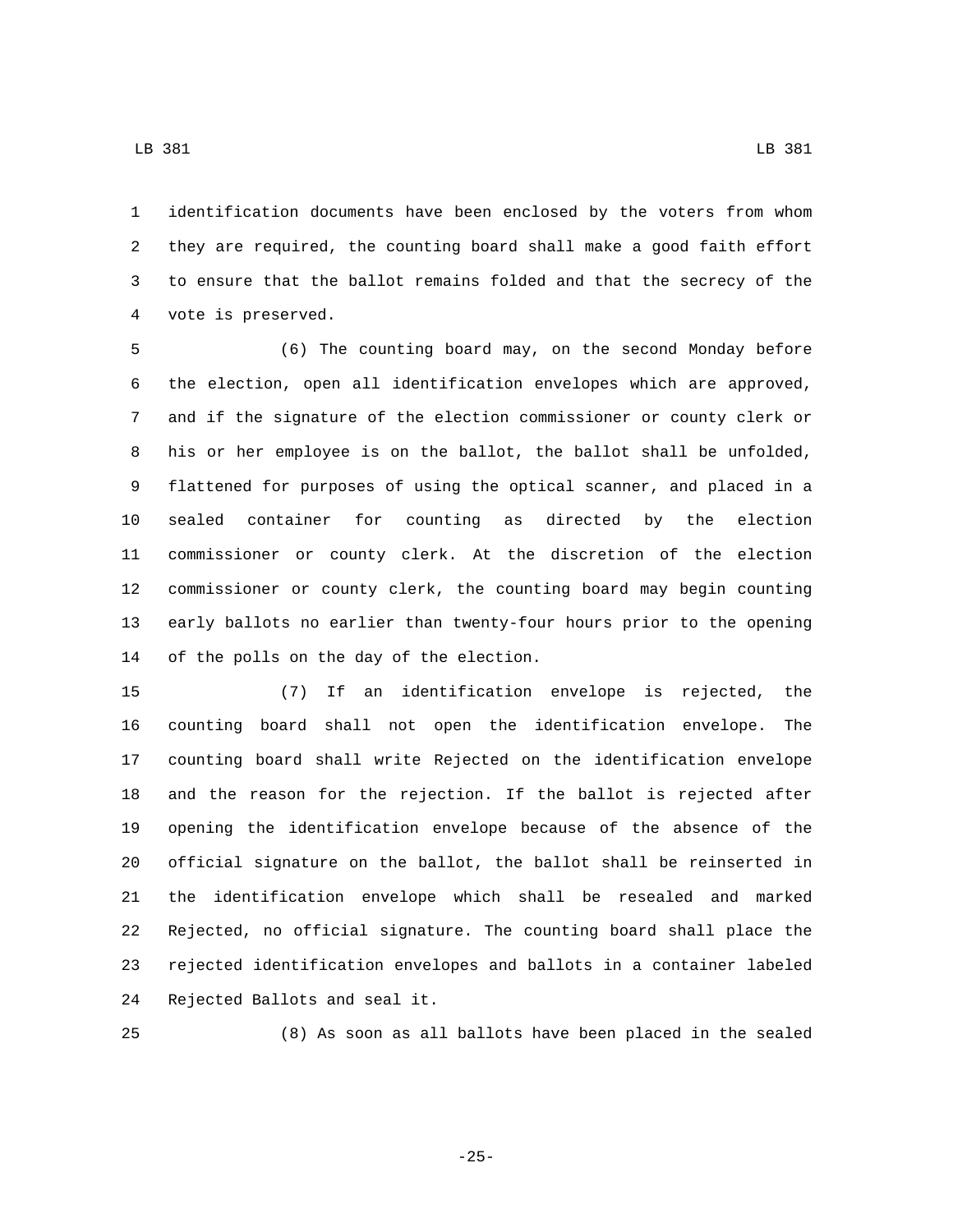container and rejected identification envelopes or ballots have been sealed in the Rejected Ballots container, the counting board shall count the ballots the same as all other ballots and an unofficial count shall be reported to the election commissioner or county clerk. No results shall be released prior to the closing of the polls on 6 election day.

 Sec. 12. Section 60-4,115, Revised Statutes Cumulative 8 Supplement, 2012, is amended to read:

 60-4,115 (1) Fees for operators' licenses and state identification cards shall be collected and distributed according to the table in subsection (2) of this section, except for the ignition interlock permit and associated fees as outlined in subsection (4) of this section and except for state identification cards issued pursuant to subsection (6) of this section. County officials shall remit the county portion of the fees collected to the county treasurer for placement in the county general fund. All other fees collected shall be remitted to the State Treasurer for credit to the 18 appropriate fund.

 (2) The fees provided in this subsection in the following dollar amounts apply for operators' licenses and state identification 21 cards.

| 22 | Department |     |      |                                |       |
|----|------------|-----|------|--------------------------------|-------|
| 23 |            |     |      | County of Motor                | State |
| 24 | Document   |     |      | Total General Vehicles General |       |
| 25 |            | Fee | Fund | Cash Fund                      | Fund  |

LB 381 LB 381

-26-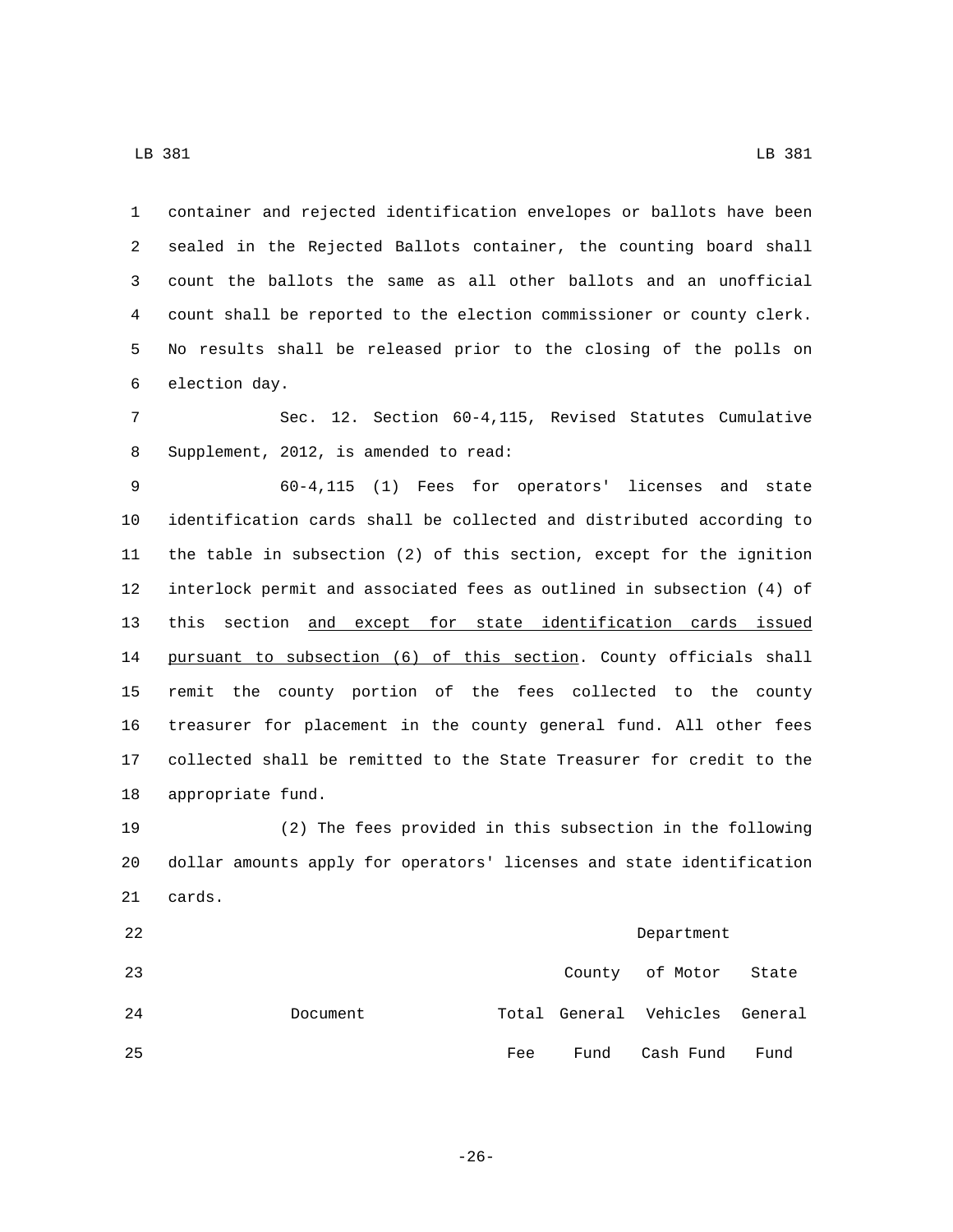| 1               | State identification card:       |            |      |                  |           |
|-----------------|----------------------------------|------------|------|------------------|-----------|
| 2               | Valid for 1 year or less         | 5.00       | 2.75 | 1.25             | 1.00      |
| 3               | Valid for more than 1 year       |            |      |                  |           |
| 4               | but not more than 2 years        | 10.00 2.75 |      |                  | 4.00 3.25 |
| 5               | Valid for more than 2 years      |            |      |                  |           |
| 6               | but not more than 3 years        | 14.00 2.75 |      | 5.25             | 6.00      |
| 7               | Valid for more than 3 years      |            |      |                  |           |
| 8               | but not more than 4 years        | 19.00      | 2.75 | 8.00             | 8.25      |
| 9               | Valid for more than 4 years      |            |      |                  |           |
| 10              | for person under 21              |            |      | 24.00 2.75 10.25 | 11.00     |
| 11              | Valid for 5 years                | 24.00 3.50 |      | 10.25            | 10.25     |
| 12 <sup>°</sup> | Duplicate or replacement         | 11.00      | 2.75 | 6.00             | 2.25      |
| 13              | Class O or M operator's license: |            |      |                  |           |
| 14              | Valid for 1 year or less         | 5.00       | 2.75 | 1.25             | 1.00      |
| 15              | Valid for more than 1 year       |            |      |                  |           |
| 16              | but not more than 2 years        | 10.00 2.75 |      |                  | 4.00 3.25 |
| 17              | Valid for more than 2 years      |            |      |                  |           |
| 18              | but not more than 3 years        | 14.00      | 2.75 | 5.25             | 6.00      |
| 19              | Valid for more than 3 years      |            |      |                  |           |
| 20              | but not more than 4 years        | 19.00      | 2.75 | 8.00             | 8.25      |
| 21              | Valid for 5 years                | 24.00      | 3.50 | 10.25            | 10.25     |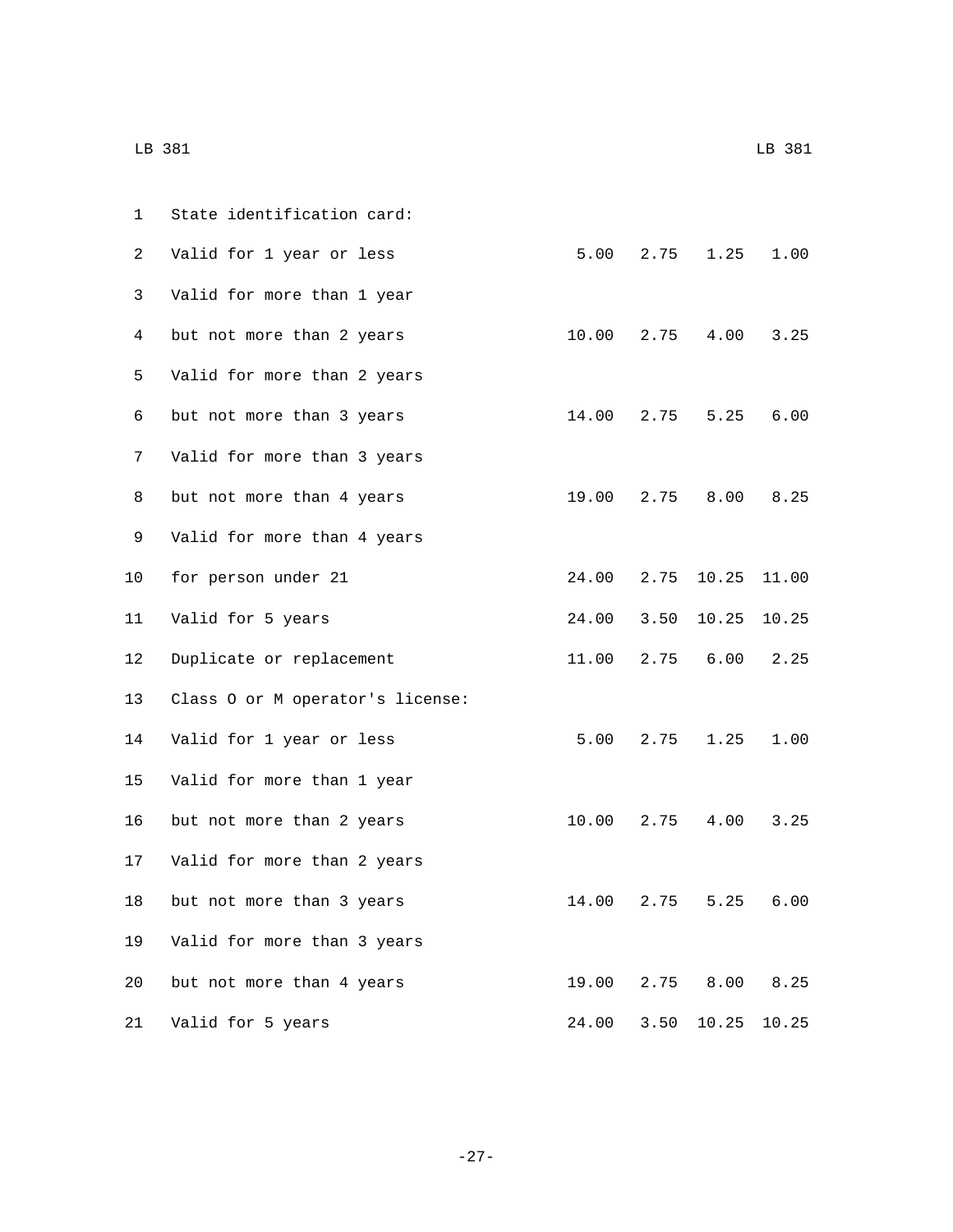| 1  | Bioptic or telescopic lens restriction: |       |                |       |              |
|----|-----------------------------------------|-------|----------------|-------|--------------|
| 2  | Valid for 1 year or less                | 5.00  | $\overline{0}$ | 5.00  | $\mathbf 0$  |
| 3  | Valid for more than 1 year              |       |                |       |              |
| 4  | but not more than 2 years               | 10.00 | 2.75           | 4.00  | 3.25         |
| 5  | Duplicate or replacement                | 11.00 | 2.75           | 6.00  | 2.25         |
| 6  | Add, change, or remove class,           |       |                |       |              |
| 7  | endorsement, or restriction             | 5.00  | $\overline{0}$ | 5.00  | $\mathbf 0$  |
| 8  | Provisional operator's permit:          |       |                |       |              |
| 9  | Original                                | 15.00 | 2.75           | 12.25 | $\mathbf 0$  |
| 10 | Bioptic or telescopic lens restriction: |       |                |       |              |
| 11 | Valid for 1 year or less                | 5.00  | $\overline{0}$ | 5.00  | $\mathbf 0$  |
| 12 | Valid for more than 1 year              |       |                |       |              |
| 13 | but not more than 2 years               | 15.00 | 2.75           | 12.25 | $\mathsf{O}$ |
| 14 | Duplicate or replacement                | 11.00 | 2.75           | 6.00  | 2.25         |
| 15 | Add, change, or remove class,           |       |                |       |              |
| 16 | endorsement, or restriction             | 5.00  | 0              | 5.00  | 0            |
| 17 | LPD-learner's permit:                   |       |                |       |              |
|    | 18 Original                             | 8.00  | .25            | 5.00  | 2.75         |
| 19 | Duplicate or replacement                | 11.00 | 2.75           | 6.00  | 2.25         |
| 20 | Add, change, or remove class,           |       |                |       |              |
| 21 | endorsement, or restriction             | 5.00  | $\mathsf{O}$   | 5.00  | 0            |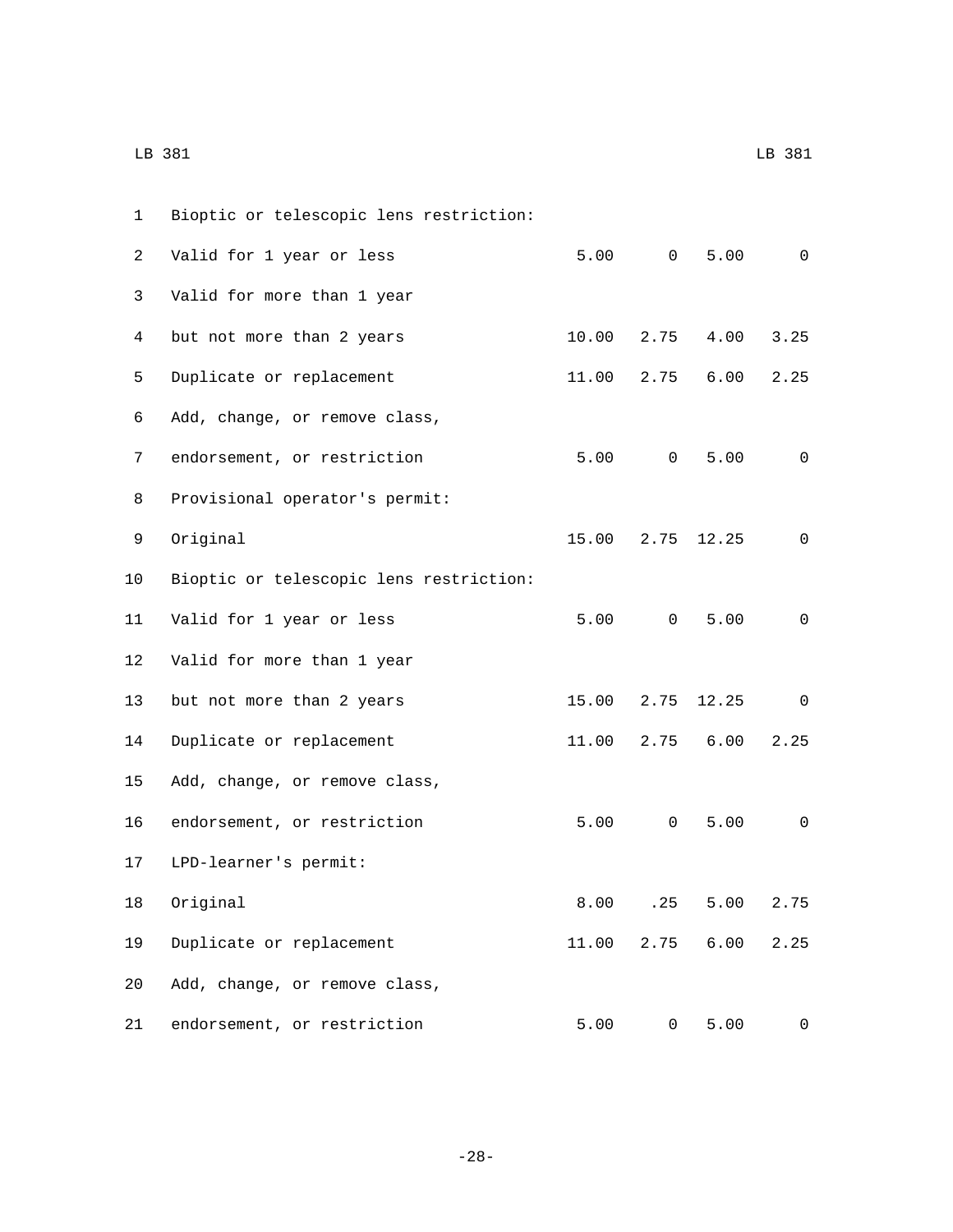| $\mathbf 1$ | LPE-learner's permit:         |       |                     |                |                          |
|-------------|-------------------------------|-------|---------------------|----------------|--------------------------|
| 2           | Original                      | 8.00  | .25                 | 5.00           | 2.75                     |
| 3           | Duplicate or replacement      | 11.00 | 2.75                | 6.00           | 2.25                     |
| 4           | Add, change, or remove class, |       |                     |                |                          |
| 5           | endorsement, or restriction   |       | 5.00 0              | 5.00           | $\overline{0}$           |
| 6           | School permit:                |       |                     |                |                          |
| 7           | Original                      | 8.00  | .25                 | 5.00           | 2.75                     |
| 8           | Duplicate or replacement      | 11.00 | 2.75                | 6.00           | 2.25                     |
| 9           | Add, change, or remove class, |       |                     |                |                          |
| 10          | endorsement, or restriction   |       | 5.00 0              | 5.00           | $\overline{0}$           |
| 11          | Farm permit:                  |       |                     |                |                          |
| 12          | Original or renewal           | 5.00  | .25                 | $\overline{0}$ | 4.75                     |
| 13          | Duplicate or replacement      | 5.00  | .25                 | $\overline{0}$ | 4.75                     |
| 14          | Temporary                     | 5.00  | .25                 | $\mathsf{O}$   | 4.75                     |
| 15          | Add, change, or remove class, |       |                     |                |                          |
| 16          | endorsement, or restriction   |       | 5.00 0              | 5.00           | $\overline{\phantom{0}}$ |
| 17          | Driving permits:              |       |                     |                |                          |
| 18          | Employment                    | 45.00 | $\mathsf 0$         | 5.00           | 40.00                    |
| 19          | Medical hardship              | 45.00 | $\mathsf{O}\xspace$ | 5.00           | 40.00                    |
| 20          | Duplicate or replacement      | 10.00 | .25                 | 5.00           | 4.75                     |
| 21          | Add, change, or remove class, |       |                     |                |                          |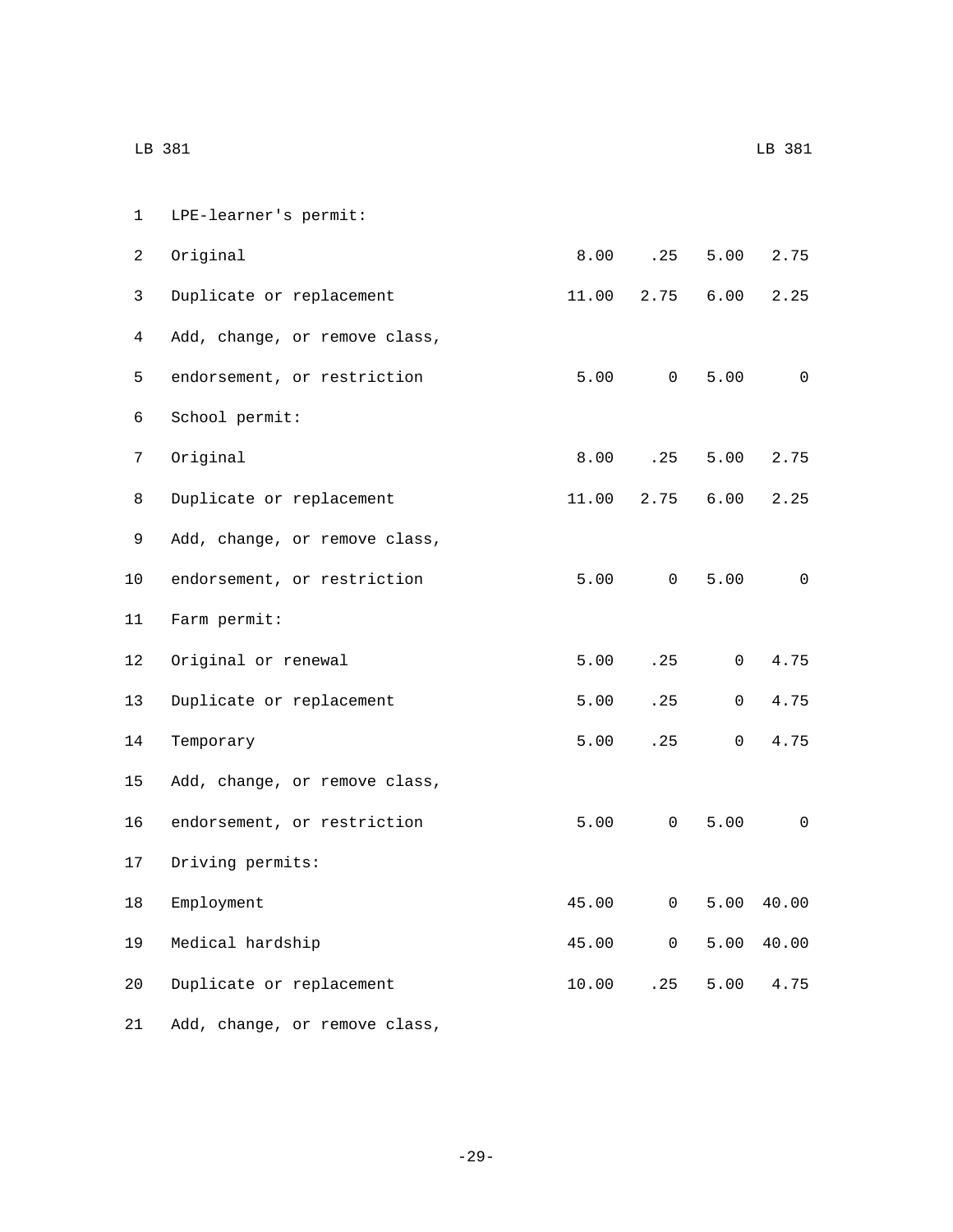|                | LB 381                                  |       |        |      | LB 381      |
|----------------|-----------------------------------------|-------|--------|------|-------------|
| $\mathbf{1}$   | endorsement, or restriction             |       | 5.00 0 | 5.00 | $\mathbf 0$ |
| $\overline{2}$ | Commercial driver's license:            |       |        |      |             |
| 3              | Valid for 1 year or less                | 11.00 | 1.75   | 5.00 | 4.25        |
| 4              | Valid for more than 1 year              |       |        |      |             |
| 5              | but not more than 2 years               | 22.00 | 1.75   | 5.00 | 15.25       |
| 6              | Valid for more than 2 years             |       |        |      |             |
| 7              | but not more than 3 years               | 33.00 | 1.75   | 5.00 | 26.25       |
| 8              | Valid for more than 3 years             |       |        |      |             |
| 9              | but not more than 4 years               | 44.00 | 1.75   | 5.00 | 37.25       |
| 10             | Valid for 5 years                       | 55.00 | 1.75   | 5.00 | 48.25       |
| 11             | Bioptic or telescopic lens restriction: |       |        |      |             |
| 12             | Valid for one year or less              | 11.00 | 1.75   | 5.00 | 4.25        |
| 13             | Valid for more than 1 year              |       |        |      |             |
| 14             | but not more than 2 years               | 22.00 | 1.75   | 5.00 | 15.25       |
| 15             | Duplicate or replacement                | 11.00 | 2.75   | 6.00 | 2.25        |
| 16             | Add, change, or remove class,           |       |        |      |             |
| 17             | endorsement, or restriction             | 10.00 | 1.75   | 5.00 | 3.25        |
| 18             | LPC-learner's permit:                   |       |        |      |             |
| 19             | Original or renewal                     | 10.00 | .25    | 5.00 | 4.75        |
| 20             | Duplicate or replacement                | 10.00 | .25    | 5.00 | 4.75        |
| 21             | Add, change, or remove class,           |       |        |      |             |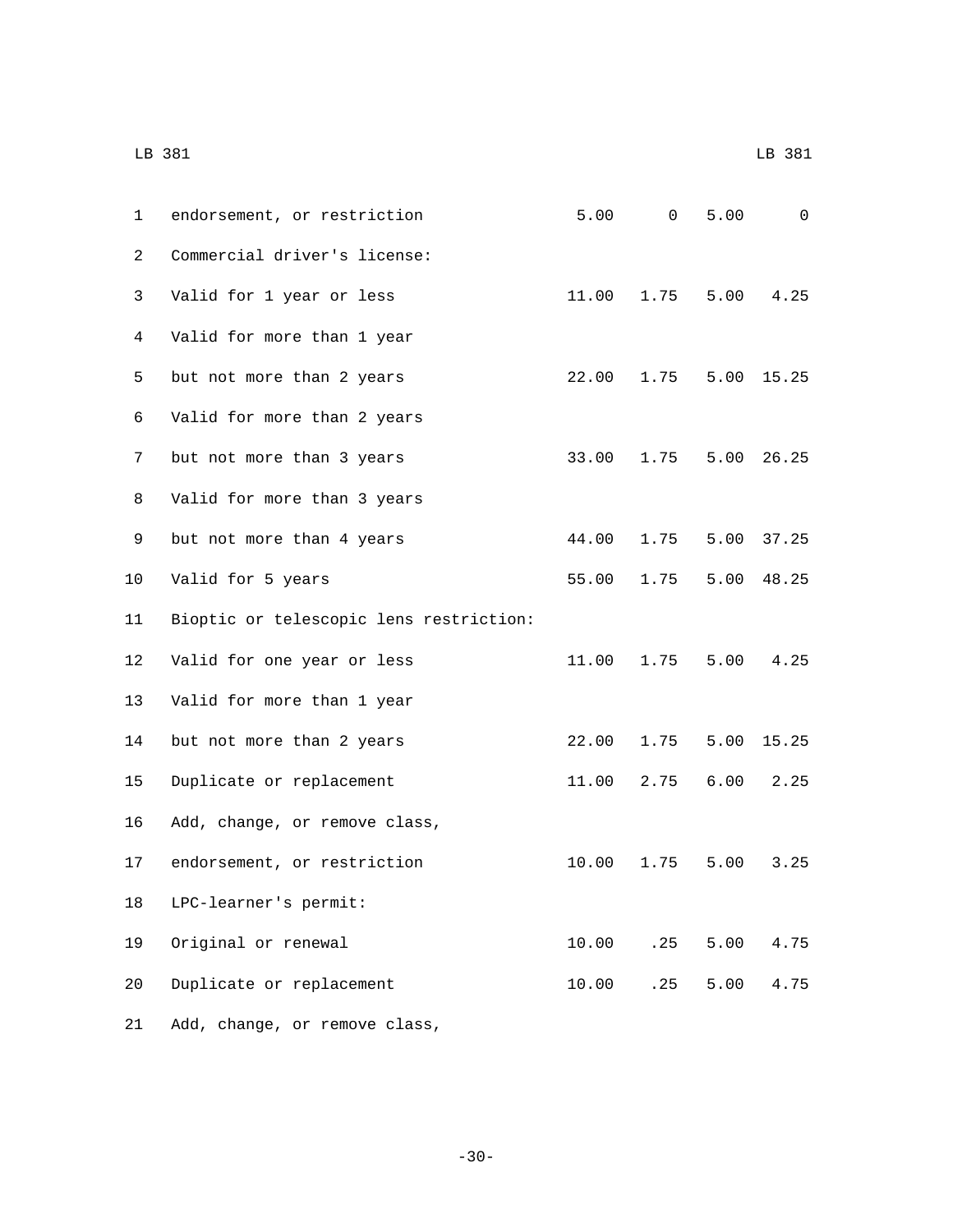|                | LB 381                        |                     |                |                     | LB 381            |
|----------------|-------------------------------|---------------------|----------------|---------------------|-------------------|
| $\mathbf 1$    | endorsement, or restriction   | 10.00 .25 5.00 4.75 |                |                     |                   |
| $\overline{2}$ | Seasonal permit:              |                     |                |                     |                   |
| 3              | Original or renewal           | 10.00               |                | $.25$ $5.00$ $4.75$ |                   |
| 4              | Duplicate or replacement      | 10.00               |                | $.25$ $5.00$ $4.75$ |                   |
| 5              | Add, change, or remove class, |                     |                |                     |                   |
| 6              | endorsement, or restriction   | 10.00               | .25            |                     | $5.00 \quad 4.75$ |
| 7              | School bus permit:            |                     |                |                     |                   |
| 8              | Original or renewal           | 5.00                | 0              | 5.00                | $\mathbf 0$       |
| 9              | Duplicate or replacement      | 5.00                | 0              | 5.00                | $\mathbf 0$       |
| 10             | Add, change, or remove class, |                     |                |                     |                   |
| 11             | endorsement, or restriction   | 5.00                | $\overline{0}$ | 5.00                | $\Omega$          |

 (3) If the department issues an operator's license or a 13 state identification card for which a fee is collected, the department shall remit the county portion of the fees to the State Treasurer for credit to the Department of Motor Vehicles Cash Fund.

 (4)(a) The fee for an ignition interlock permit shall be forty-five dollars. Five dollars of the fee shall be remitted to the State Treasurer for credit to the Department of Motor Vehicles Cash Fund. Forty dollars of the fee shall be remitted to the State Treasurer for credit to the Department of Motor Vehicles Ignition 21 Interlock Fund.

22 (b) The fee for a duplicate or replacement ignition 23 interlock permit shall be eleven dollars. Two dollars and seventy-

-31-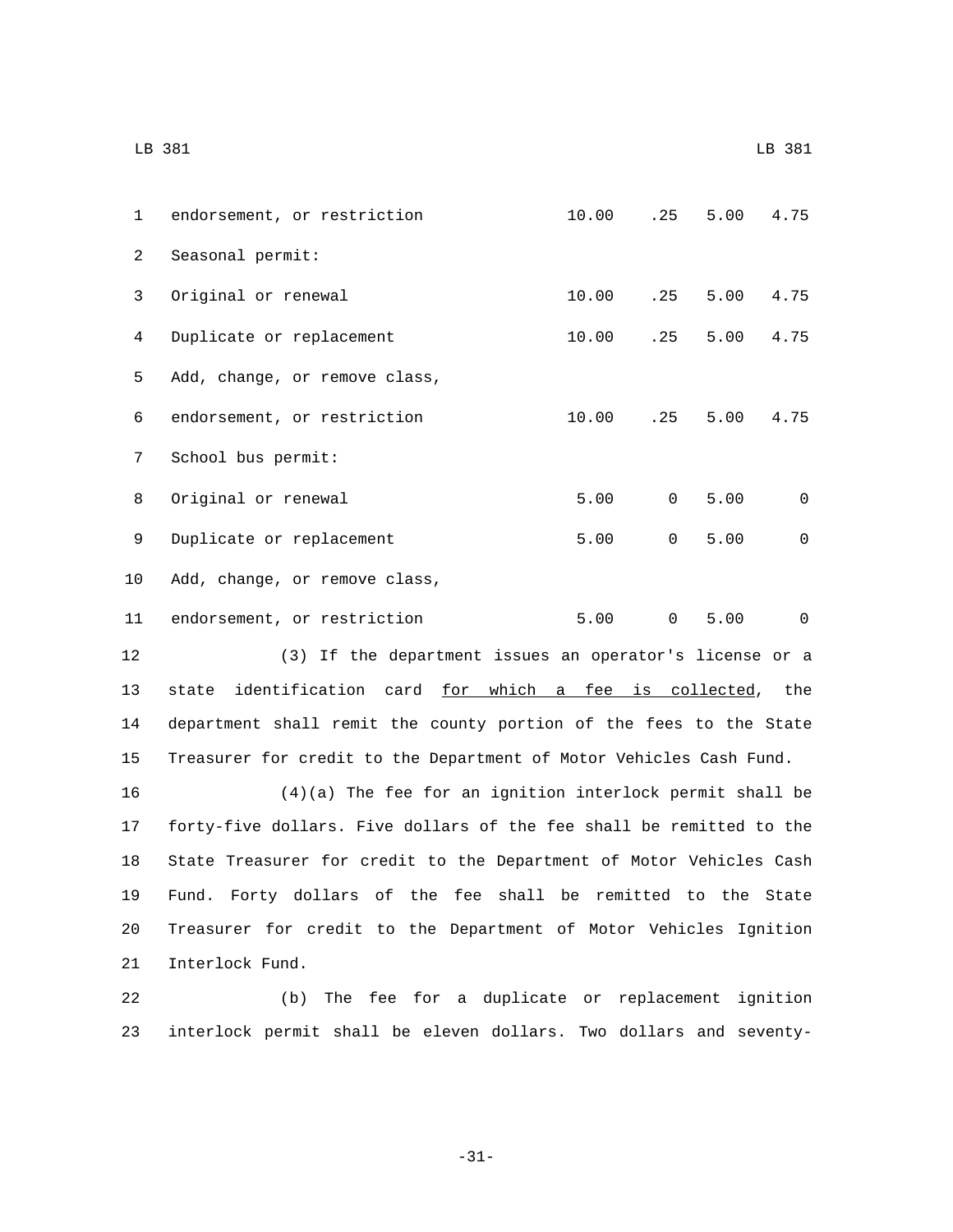five cents of the fee shall be remitted to the county treasurer for credit to the county general fund. Six dollars of the fee shall be remitted to the State Treasurer for credit to the Department of Motor Vehicles Cash Fund. Two dollars and twenty-five cents of the fee shall be remitted to the State Treasurer for credit to the General Fund.6

 (c) The fee for adding, changing, or removing a class, endorsement, or restriction on an ignition interlock permit shall be five dollars. The fee shall be remitted to the State Treasurer for credit to the Department of Motor Vehicles Cash Fund.

 (5) The department and its agents may collect an identity security surcharge to cover the cost of security and technology practices used to protect the identity of applicants for and holders of operators' licenses and state identification cards and to reduce identity theft, fraud, and forgery and counterfeiting of such licenses and cards to the maximum extent possible. The surcharge shall be in addition to all other required fees for operators' licenses and state identification cards. The amount of the surcharge shall be determined by the department. The surcharge shall not exceed eight dollars. The surcharge shall be remitted to the State Treasurer for credit to the Department of Motor Vehicles Cash Fund.

 (6) An applicant for a state identification card who 23 indicates that he or she is indigent and in need of a state identification card for purposes of voting under the Election Act shall be issued a state identification card at no cost.

-32-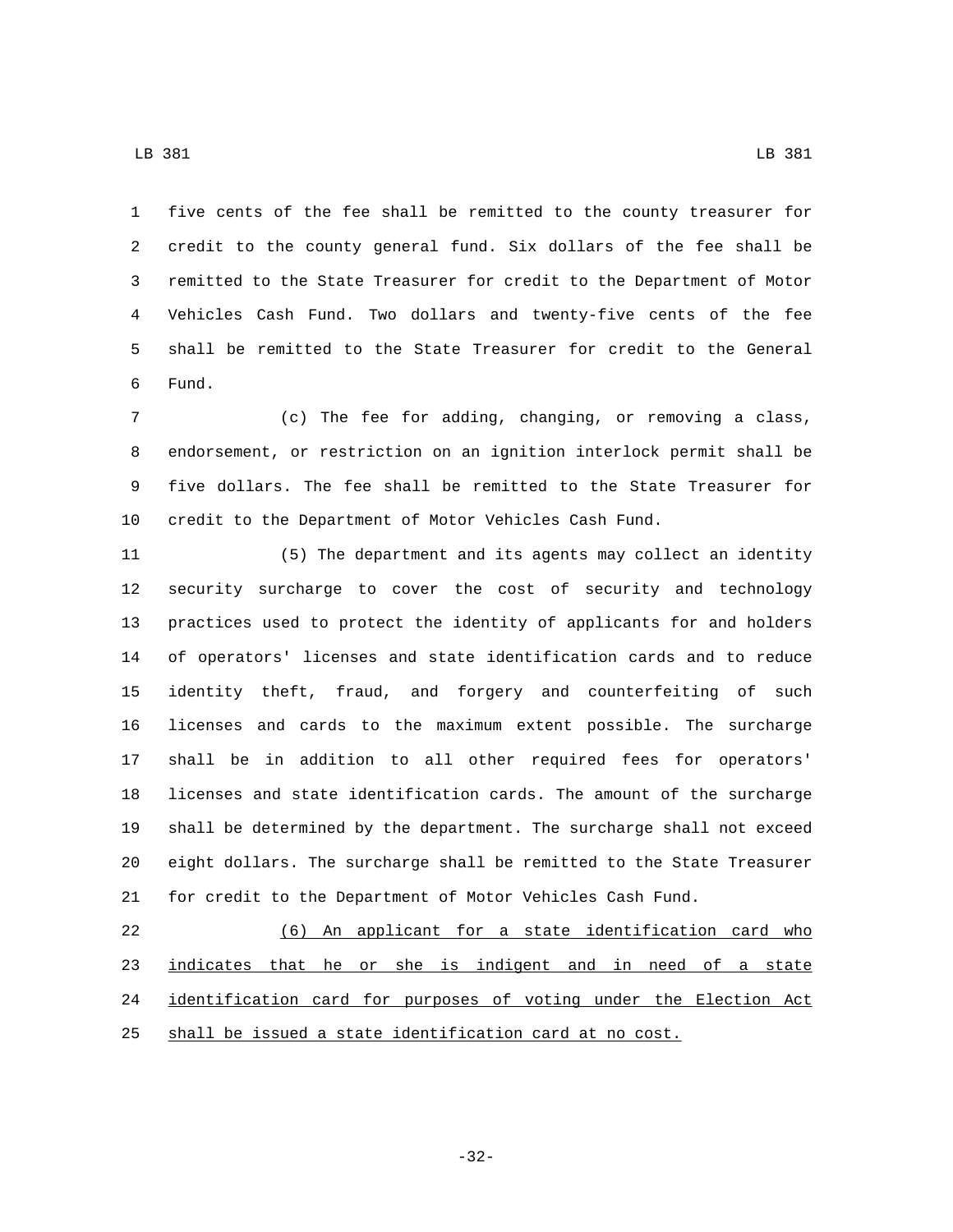Sec. 13. Section 60-4,181, Revised Statutes Cumulative 2 Supplement, 2012, is amended to read:

 60-4,181 (1) Each applicant for a state identification card shall provide the information and documentation required by section 60-484 and also, beginning on an implementation date designated by the director on or before January 1, 2014, the information and documentation required by section 60-484.04. The form of the state identification card shall comply with section 60-4,117. Upon presentation of an applicant's issuance certificate, the county 10 treasurer shall collect the fee and surcharge as prescribed if 11 required in section 60-4,115 and issue a receipt to the applicant which is valid up to thirty days. The state identification card shall be delivered to the applicant as provided in section 60-4,113.

 (2) The director may summarily cancel any state identification card, and any judge or magistrate may order a state identification card canceled in a judgment of conviction, if the application or issuance certificate for the card contains any false or fraudulent statements which were deliberately and knowingly made as to any matter material to the issuance of the card or if the application or issuance certificate does not contain required or correct information. Any state identification card so obtained shall be void from the date of issuance. Any judgment of conviction ordering cancellation of a state identification card shall be transmitted to the director who shall cancel the card.

(3) This subsection applies beginning on an

-33-